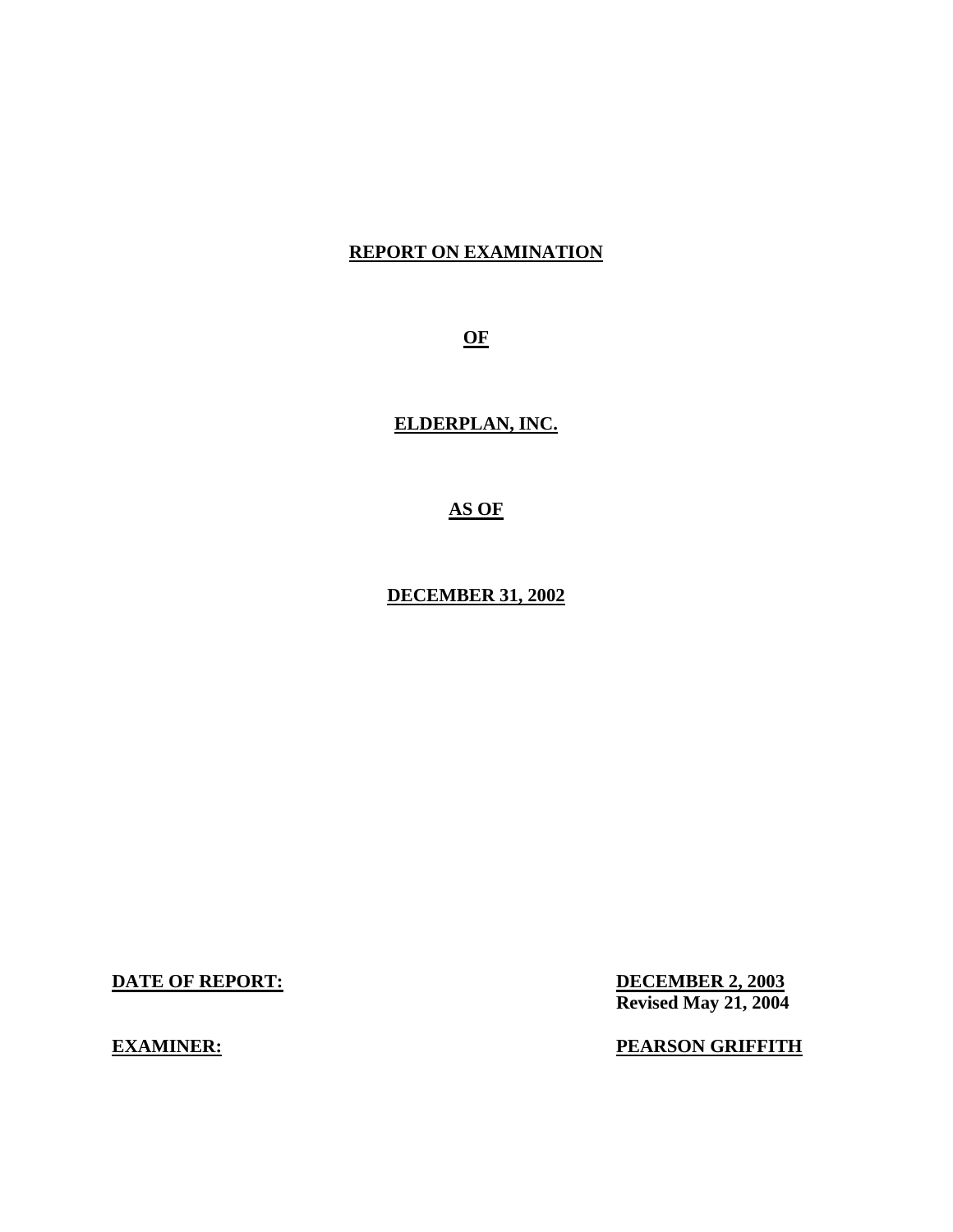## **TABLE OF CONTENTS**

| <u>ITEM NO.</u>  |                                                                                                                                                                                                                                                   | PAGE NO.                                                            |
|------------------|---------------------------------------------------------------------------------------------------------------------------------------------------------------------------------------------------------------------------------------------------|---------------------------------------------------------------------|
| 1.               | Scope of examination                                                                                                                                                                                                                              | $\overline{2}$                                                      |
| 2.               | Description of Plan                                                                                                                                                                                                                               | 3                                                                   |
|                  | $A_{\cdot}$<br>Management<br><b>B.</b><br>Territory and plan of operation<br>$C_{\cdot}$<br>Reinsurance<br>D.<br>Abandoned property law<br>Medicaid<br>E.<br>F.<br>Accounts and records<br>G.<br>Conflict of interest<br>Η.<br>Service agreements | $\overline{4}$<br>6<br>$\boldsymbol{7}$<br>8<br>9<br>10<br>18<br>19 |
| 3.               | <b>Financial statements</b><br>A. Balance sheet<br>B. Statement of revenue and expenses                                                                                                                                                           | 23<br>23<br>24                                                      |
| $\overline{4}$ . | Healthcare receivables                                                                                                                                                                                                                            | 25                                                                  |
| 5.               | Conclusion                                                                                                                                                                                                                                        | 25                                                                  |
| 6.               | Treatment of policyholders and claimants                                                                                                                                                                                                          | 26                                                                  |
| 7.               | Compliance with prior report on examination                                                                                                                                                                                                       | 29                                                                  |
| 8.               | Summary of comments and recommendations                                                                                                                                                                                                           | 31                                                                  |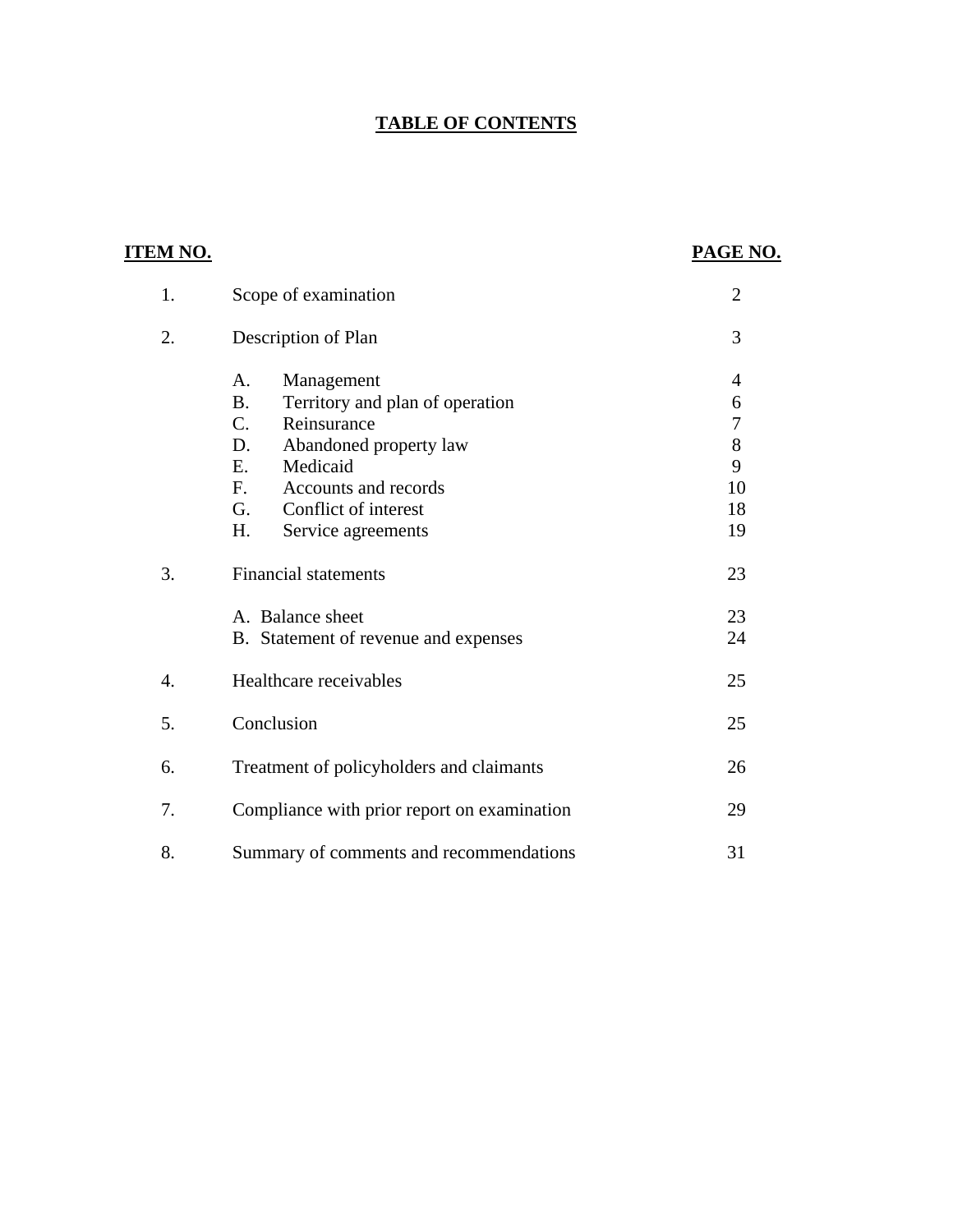

**25 BEAVER STREET** STATE OF NEW YORK INSURANCE DEPARTMENT NEW YORK, NEW YORK 10004

Governor George E. Pataki Gregory V. Serio

Superintendent

December 2, 2003 Revised May 21, 2004

Honorable Gregory V. Serio Superintendent of Insurance Albany, New York 12257

Sir:

Pursuant to the requirements of the New York Insurance Law, and acting in accordance with directions contained in Appointment Number 22007 dated February 20th 2003, and annexed hereto, I have made an examination into the affairs of Elderplan, Inc., a not-for-profit health maintenance organization (HMO) licensed pursuant to the provisions of Article 44 of the Public Health Law. This examination was conducted at the administrative office of the HMO located at 6323  $7<sup>th</sup>$  Avenue, Brooklyn, New York 11220. The following report thereon is respectfully submitted.

Whenever the terms "Elderplan", "Plan", "Company" or "HMO" appear herein without qualification, they should be understood to refer to Elderplan, Inc.

As a result of this examination, Elderplan was determined to be insolvent in the amount of \$6,381,196, and its required Contingency Reserves of \$4,675,156 was impaired in the amount of \$11,056,352 as of December 31, 2002.

Subsequent to the examination, on February 21, 2003 Elderplan received \$3,000,000 from Metropolitan Jewish Health System, Inc. and executed a loan agreement pursuant to Section 1307 of the New York Insurance Law. In addition, in August 2003 Elderplan submitted a revised Plan of Restoration to the Department to correct the insolvency. (See Item 2F, "Accounts and Records", subitem 1. "Contingent Reserve Fund", herein for further details.)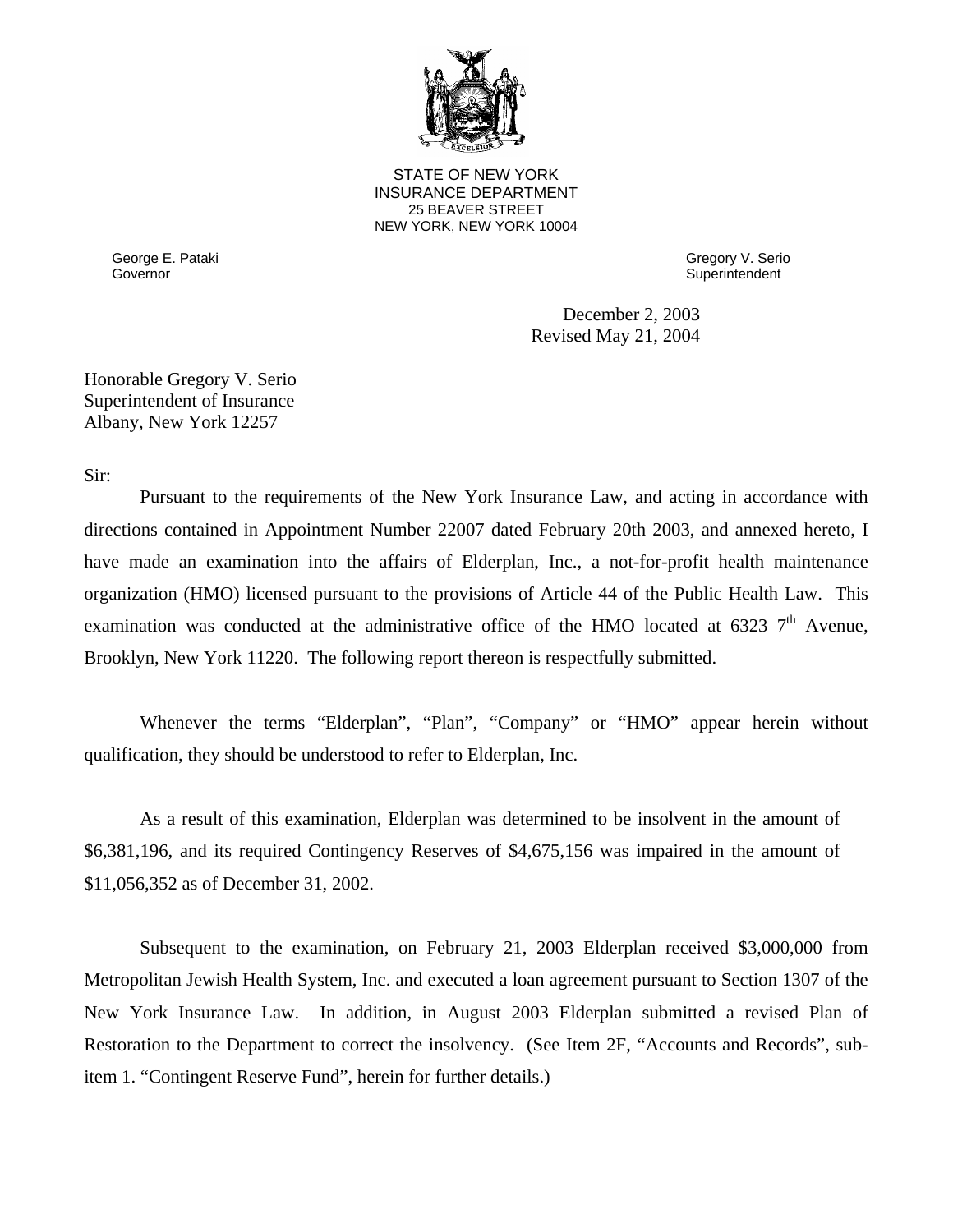## **1. SCOPE OF EXAMINATION**

The previous examination was conducted as of December 31, 1997. This examination covers the five-year period from January 1, 1998 through December 31, 2002. Transactions occurring subsequent to this period were reviewed where deemed appropriate by the examiner.

The examination comprised a complete verification of assets and liabilities as of December 31, 2002 in accordance with Statutory Accounting Principles, as adopted by Department Regulation 172, a review of income and disbursements deemed necessary to accomplish such verification, and utilized, to the extent considered appropriate, work performed by the Plan's independent certified public accountants. A review or audit was also made of the following items as called for in the Financial Condition Examiners Handbook of the *National Association of Insurance Commissioners* (NAIC):

History of Plan Management and control Corporate records Fidelity bonds and other insurance Officers' and employees' welfare and pension plans Territory and plan of operation Growth of the Plan Business in force Loss experience Reinsurance Accounts and records Financial statements Treatment of policyholders and claimants

A review was also made to ascertain what action was taken by the Company with regard to comments and recommendations in the prior report on examination.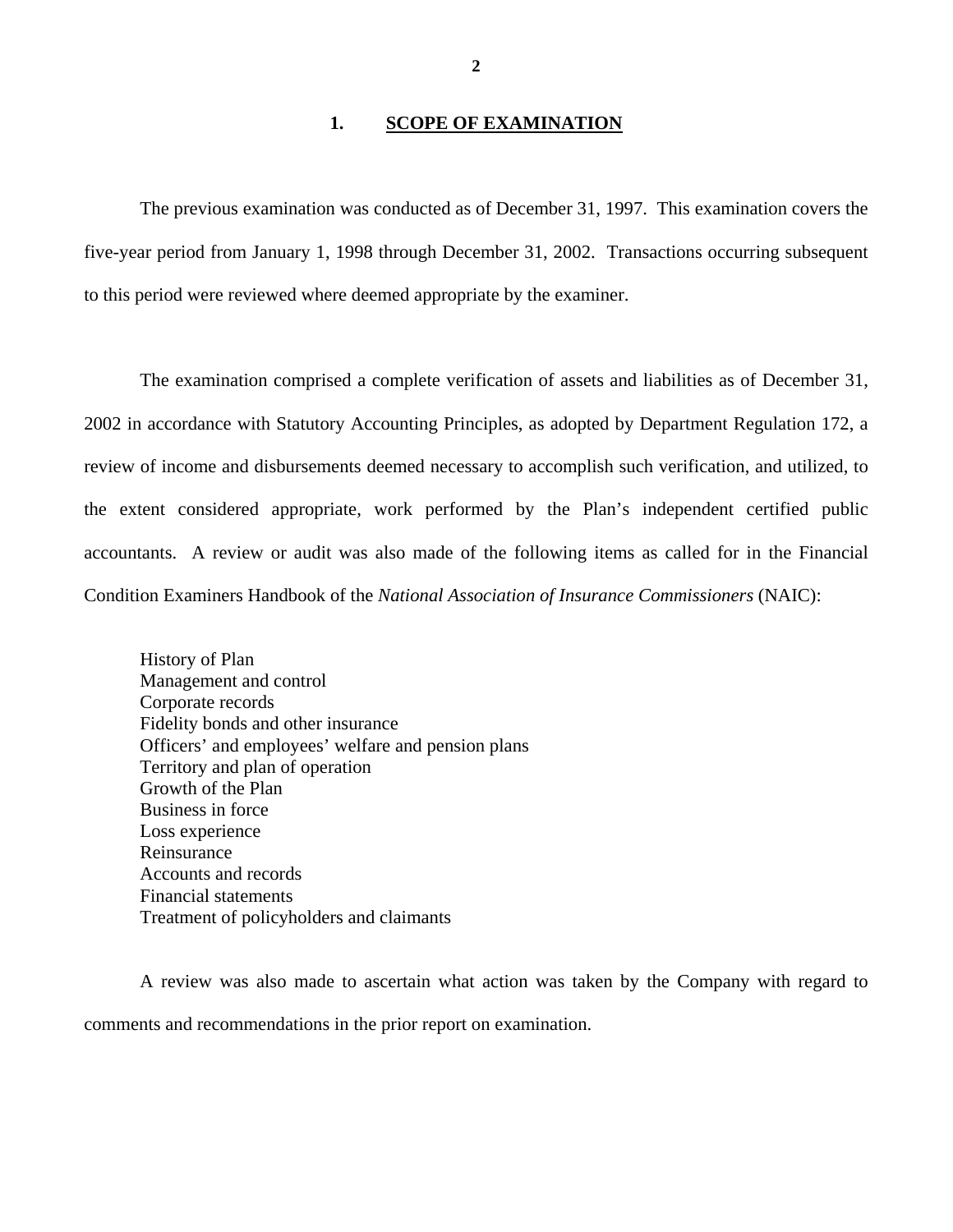This report on examination is confined to financial statements and comments on those matters, which involve departures from laws, regulations or rules, or which are deemed to require explanation or description.

#### **2. DESCRIPTION OF PLAN**

Elderplan was incorporated on April 27, 1982 under Section 402 of the New York Not-For-Profit Corporation Law. On March 1, 1985, Elderplan was granted a Certificate of Authority by the New York State Department of Health to operate as an HMO pursuant to Article 44 of the New York State Public Health Law and commenced operations the same day. The Plan's most recent amended Certificate of Authority dated August 25, 1999, is subject to certain conditions and limitations, including the following:

- *The Certificate permits operation of Elderplan only for the duration of federal participation in the demonstration project.*
- *Elderplan is authorized to demonstrate the Social HMO concept for age 65 and over population.*

The Plan provides services to enrollees who reside in Kings, Queens, Richmond and New York counties.

The Plan operates pursuant to Section 2355 of the Deficit Reduction Act of 1984, with waivers of the Medicare and Medicaid provisions of the Social Security Act granted by HCFA (CMS) on August 17, 1984.

Elderplan, Inc. is a participating agency of the Metropolitan Jewish Health System ("MJHS"), a long-term care institution located in Brooklyn, New York. The Plan is one of the four original sites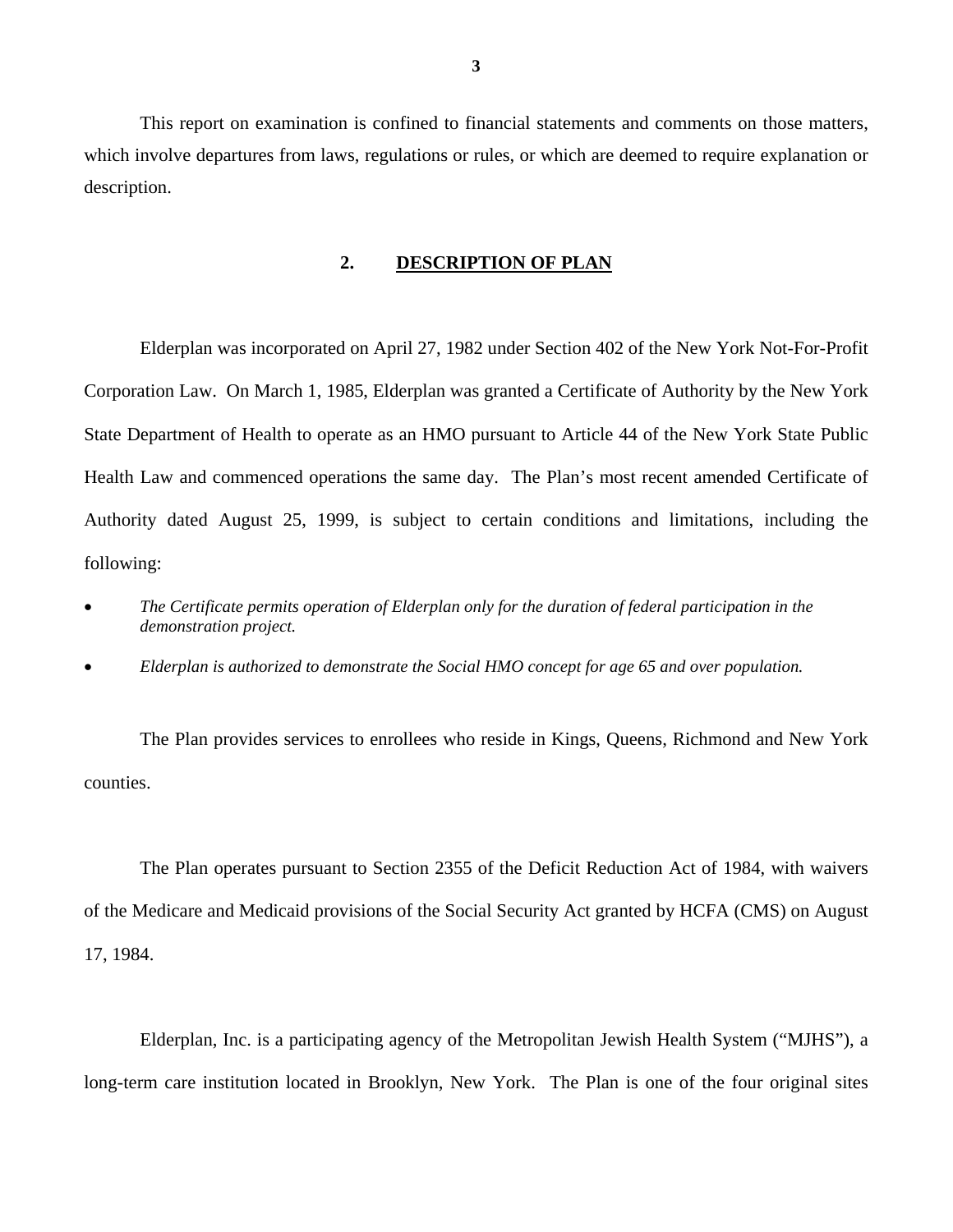participating in the Social Health Maintenance Organizations (S/HMO) national demonstration project of the Center for Medicare and Medicaid Services ("CMS"). Elderplan was chosen to participate in a Federal Demonstration Project to show how a targeted population could benefit from the health care provided by S/HMOs. The project was extended to August 31, 2003 by Congressional Legislation H.R. 5543 Sec. 631.1. This project has since been further extended to December 31, 2004 by the Center for Medicare and Medicaid Services.

#### A. Management

Pursuant to the Plan's charter and by-laws, management is vested in a board of directors consisting of not less than five or more than twenty-one members. At least 20% of the directors shall be subscribers of the Plan. As of December 31, 2002, the Board of Directors consisted of the following twelve members:

| Name and Address                   | <b>Principal Business Affiliation</b>            |
|------------------------------------|--------------------------------------------------|
| Norman Abrams<br>Brooklyn, NY      | Subscriber                                       |
| Isaac Assael<br>New York, NY       | CPA,<br>Enwood Personnel & Temporary Services    |
| Roslie Di Pietro<br>Brooklyn, NY   | Subscriber                                       |
| Eli S. Feldman<br>Marlboro, NJ     | President<br>Metropolitan Jewish Health System   |
| Gloria Feldstein<br>Brooklyn, NY   | Subscriber                                       |
| Michael Gottschalk<br>New York, NY | <b>Managing Director</b><br><b>Lazard Freres</b> |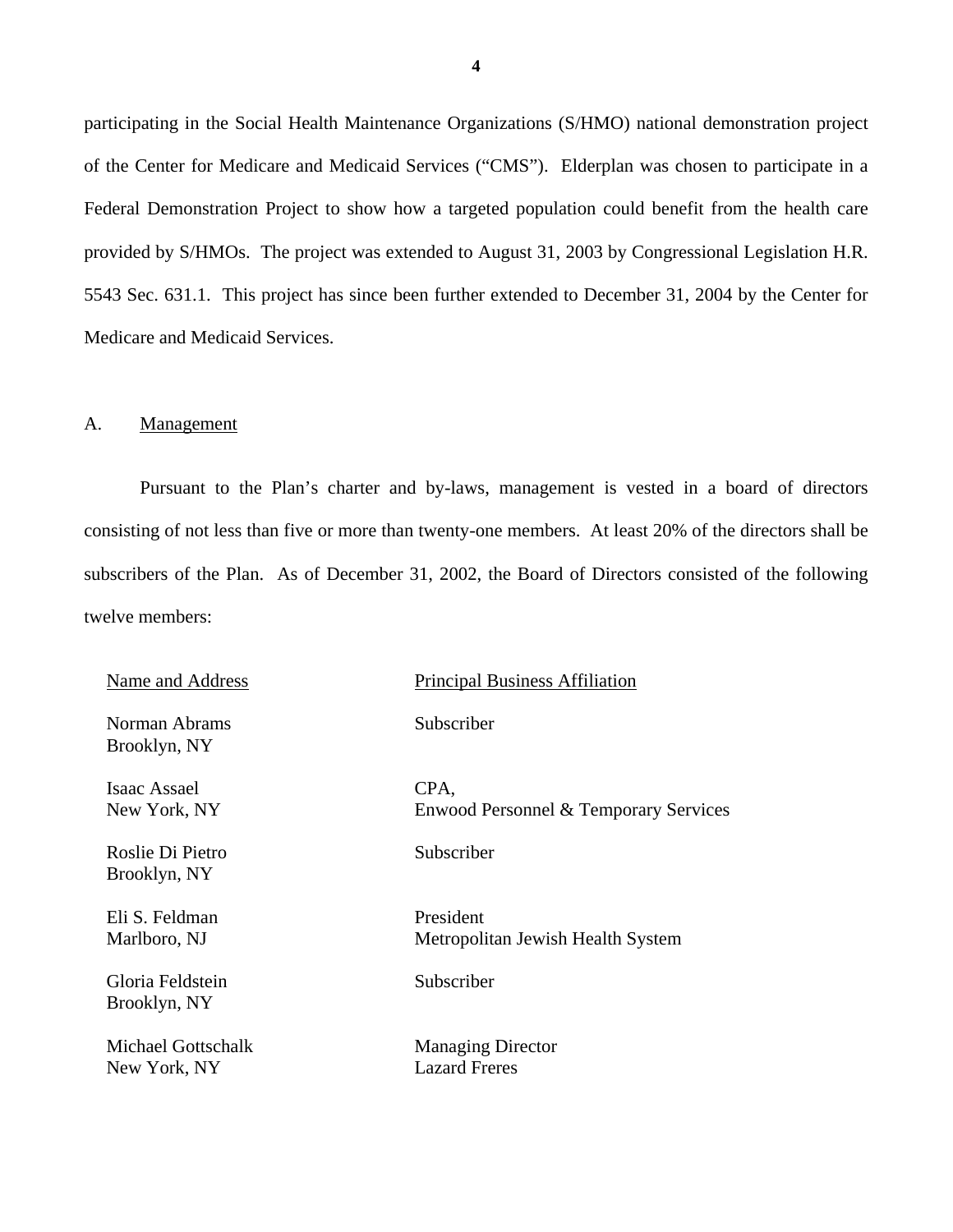| Name and Address                     | <b>Principal Business Affiliation</b>  |
|--------------------------------------|----------------------------------------|
| Vivian Agress-Hirsch<br>New York, NY | Attorney                               |
| Raymond Hughes<br>Brooklyn, NY       | Subscriber                             |
| <b>Shmuel Lefkowitz</b>              | Real Estate/Consulting                 |
| Brooklyn, New York                   | Prime Resources Group, Inc.            |
| <b>Howard Sharfstein</b>             | Attorney                               |
| New York, NY                         | Schulte, Roth & Zabel                  |
| <b>Steven Topal</b>                  | <b>CPA/Attorney</b>                    |
| Forest Hills, NY                     | Rothchild, Miller, Topal & Kraft, P.C. |
| John H. Wolff                        | Business Executive,                    |
| Riverdale, NY                        | <b>CEW Partners</b>                    |

Article III, Section 1 of Elderplan's bylaws, as amended November 11, 1997, provides that the Corporation shall have no less than three (3) or more than seven (7) members hereinafter referred to as "Members". The board of directors of the Plan is elected at the annual meeting of the Members. As of December 31, 2002, the four Members of the Plan were:

> Eli Feldman Philip Geller Seymour Levine Howard Sharfstein

A review of the meetings of the board of directors and committees thereof, which were held during the period under examination, revealed that five directors attended less than 50% of the meetings they were eligible to attend. The Company replaced the four of those members who attended less than 50% of the meetings they were eligible to attend. However, the examiners noted that a current member of the board of directors, Mr. Michael Gottschalk, attended or participated in only three of the eleven meetings he was eligible to attend.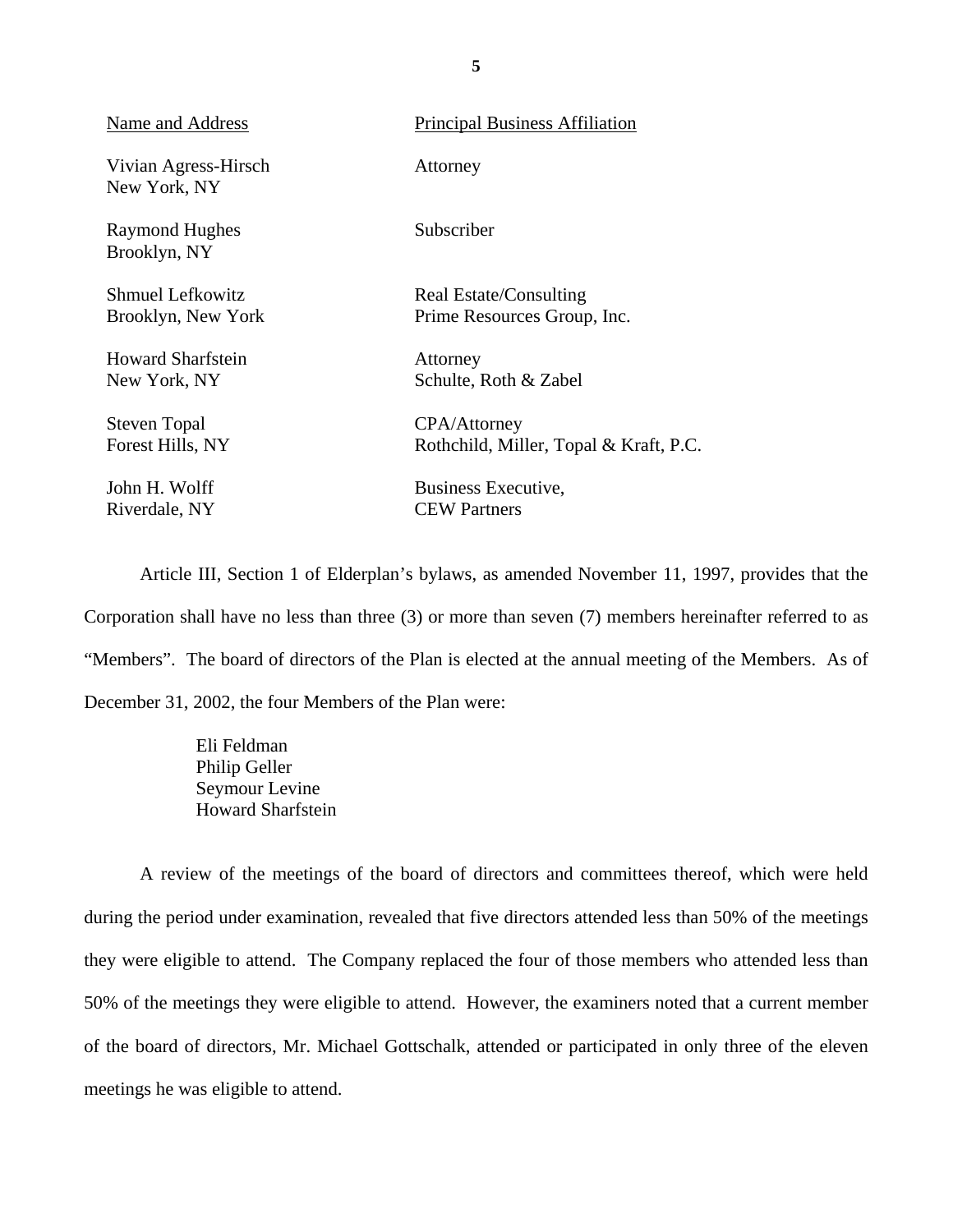Members of the board have a fiduciary responsibility and must evince an ongoing interest in the affairs of the insurer. It is essential that board members attend meetings consistently and set forth their views on relevant matters so that appropriate policy decisions may be reached by the board. Individuals who fail to attend at least one-half of the board's regular meetings, unless appropriately excused, do not fulfill such criteria. Board members who are unable or unwilling to attend meetings consistently should resign or be replaced.

The principal officers of the Plan as of December 31, 2002 were as follows:

Name Title

Alexander Balko Treasurer

Eli S. Feldman President/Chief Executive Officer Robert Leamer **Assistant Secretary** 

#### B. Territory and Plan of Operation

The Plan is a prototype prepaid health plan for well and impaired elderly members that assumes responsibility for the provision of a full range of acute inpatient, ambulatory, preventive, rehabilitative and long-term care services on the basis of prospectively determined, fixed capitation payments from Medicare and Medicaid. Effective January 1, 1995, Elderplan applied for and received approval from the New York Insurance Department to charge "zero" premiums to its subscribers.

Medicare and Medicaid beneficiaries enrolled in the Plan receive covered services in accordance with contracts between CMS and the New York City Department of Social Services. These agreements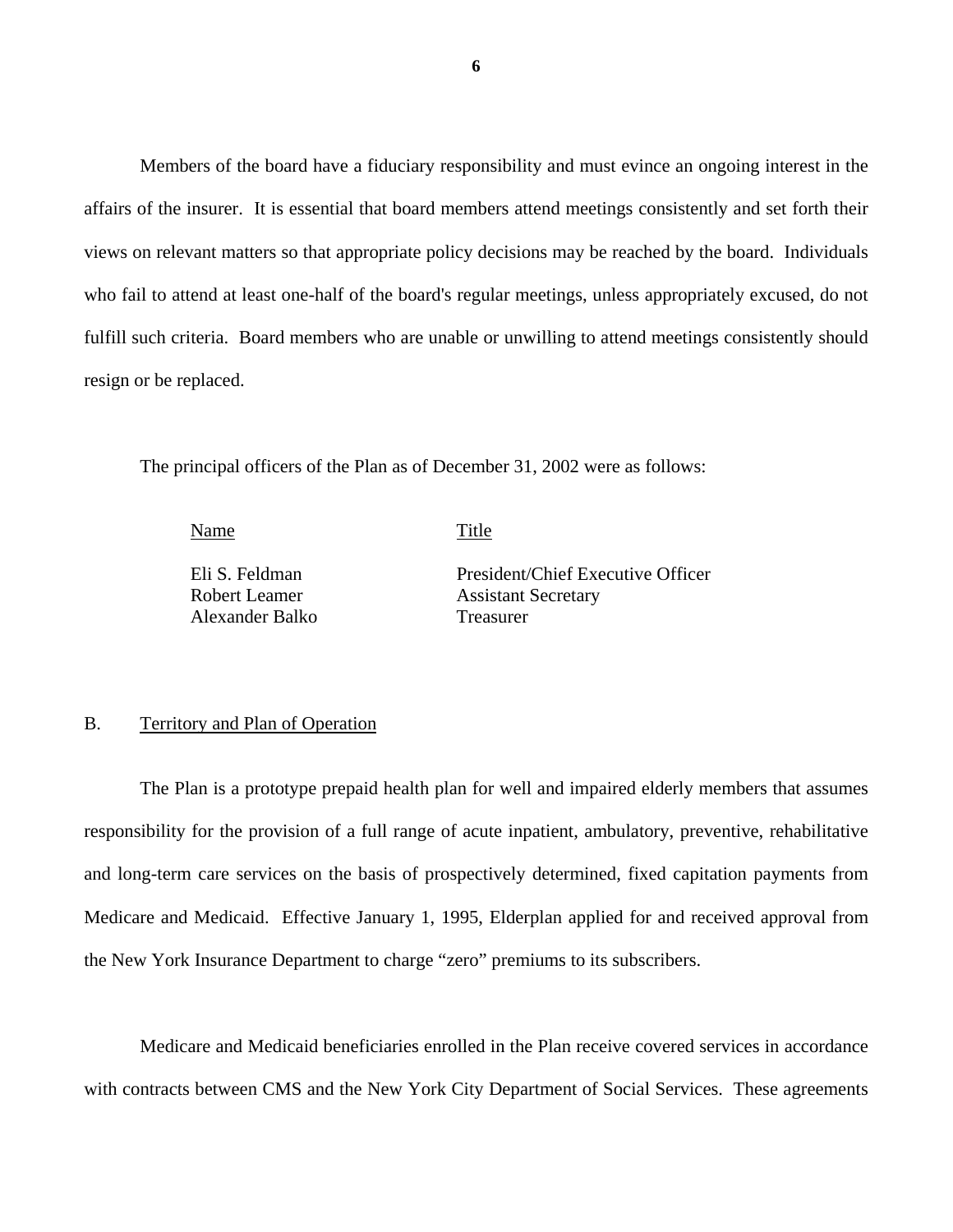expired on December 31, 1987 and June 30, 1990 respectively. The current Medicare agreement covers the period through December 31, 2002. The Plan continues to operate without a written contract for Medicaid services. (This is further explained under Item 2E herein).

As of August 31, 2003, the Plan has contracted with over 5,000 physicians, 36 acute care hospitals, 38 Skilled Nursing Facilities and approximately 800 ancillary providers to provide medical services to the S/HMO's subscribers.

#### C. Reinsurance

The Plan maintained an excess of loss reinsurance contract with an authorized insurer during the period under examination. The agreement provided for the reinsurance of eligible inpatient hospital, home health care and skilled nursing facility services for the Plan's Medicare members.

A review of the agreement indicated that the insolvency clause contained therein conforms to the requirements set forth in Section 1308 of the New York Insurance Law. As a health maintenance organization organized under the provisions of Article 44 of the Public Health Law, the Plan is subject to the provisions of Part 98.8(b) of the of the Health Department's Administrative Rules and Regulations which requires the prior approval of the Superintendent and the Commissioner of Health for changes to reinsurance agreements. The agreement provides for a maximum of \$1,000,000 coverage for eligible services, per member per contract year, less deductible and coinsurance. The agreement also provides maximum lifetime reinsurance coverage for each member of \$2,000,000.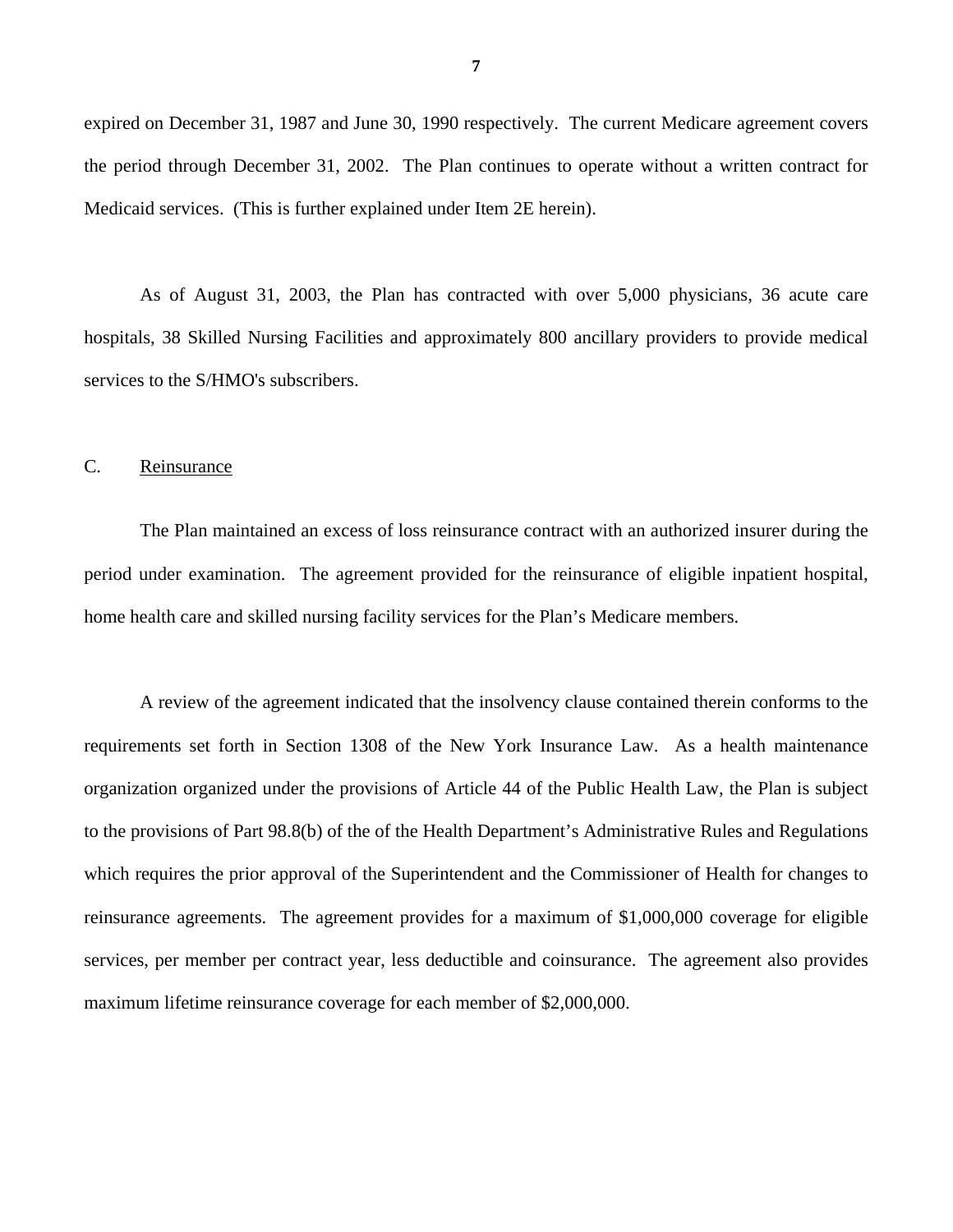#### D. Abandoned Property Law

Section 1316 of the New York Abandoned Property Law requires that certain unclaimed insurance proceeds which are unclaimed over three years be reported to the Office of the State Comptroller of the State of New York by April 1 of each year. Such reports comprise all abandoned property held by the Company at the close of business on January 1 each year.

Section 1315 of the New York Abandoned Property Law requires that certain unclaimed vendor payments, outstanding checks and escrow amounts, or gift certificates which are unclaimed over five years be reported to the Office of the State Comptroller of the State of New York by March 10 of each year. Such reports comprise all abandoned property held by the Company at the close of business on December 31 each year.

The Plan is also required to annually publish a list of names and last known addresses of persons appearing to be entitled to abandoned cash amounts and to file proof of such publication with the Office of the State Comptroller.

Section 1316 of the New York Abandoned Property Law states in part.

- 1. "Any amount issued and payable…to a resident of this state on or because of a policy of insurance other than life insurance, which is held or owing by a domestic insurer or a foreign insurer authorized to do business in this state or by an agent or agency of such insurer, shall be deemed abandoned property if unclaimed for three years by the person entitled thereto…
- 2. Such abandoned property shall be reported to the comptroller annually on or before the first day of April. Such report shall be in such form and manner as the comptroller may prescribe.
- 3. Within thirty days following the filing of the report of abandoned property with the comptroller pursuant to subdivision two of this section, the insurer shall cause to be published a list of such abandoned property in the same manner as that prescribed for life insurance companies…"

The Plan was unable to provide the examiners with documentation that it filed any of the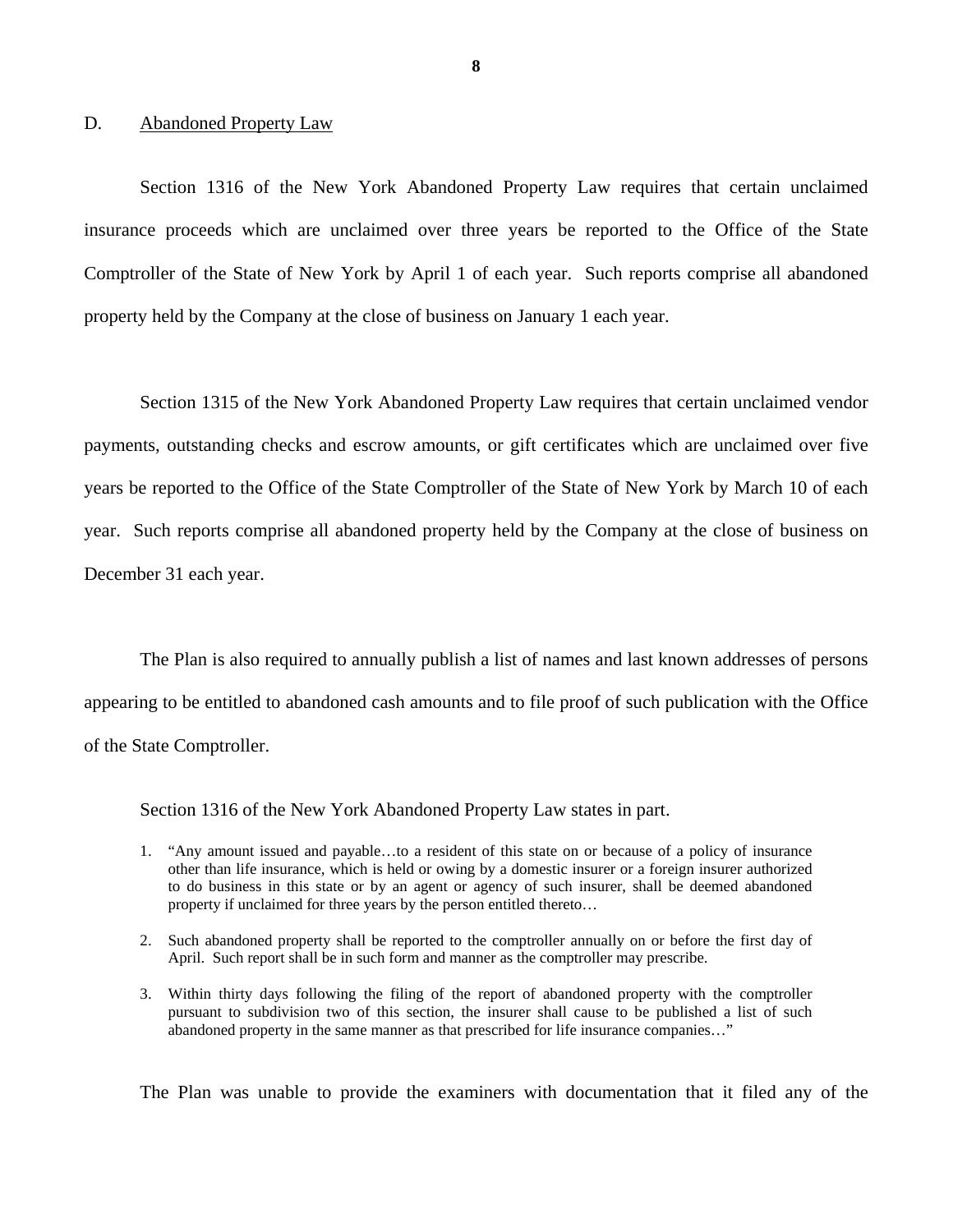requisite reports with the Office of the State Comptroller during the period 1998 through 2002. The Plan was also unable to provide the examiners with documentation that it annually published a list of names and last known addresses of persons appearing to be entitled to abandoned cash amounts and that it filed proof of such publication with the Office of the State Comptroller.

It is recommended that the Plan comply with the provisions of Sections 1315 and 1316 respectively of the New York Abandoned Property Law as regards the reporting of certain unclaimed property for the period 1998 through 2002.

It is also recommended that the Plan annually publish a list of names and last known addresses of persons appearing to be entitled to abandoned cash amounts and to file proof of such publication with the Office of the State Comptroller.

#### E. Medicaid

Pursuant to a contract entered into between the Plan and the New York City Department of Social Services, dated November 9, 1984, Elderplan provided certain services that were shared or paid by Medicaid. This contract expired on June 30, 1990 and was renewed on September 29, 1993 covering the period January 1, 1993 through December 31, 1995. Notwithstanding the expiration of the aforementioned contract, the Plan continues to operate without a written contract for Medicaid services. Consequently, the Plan continues to incur expenses for personal care worker services for which it cannot bill Medicaid directly due to the expired contract. By letter dated May 21, 1991, the New York State Department of Social Services authorized the Company to bill Medicaid by using the name and identification number of Elderplan's sponsor, the Metropolitan Jewish Geriatric Center ("MJGC"). The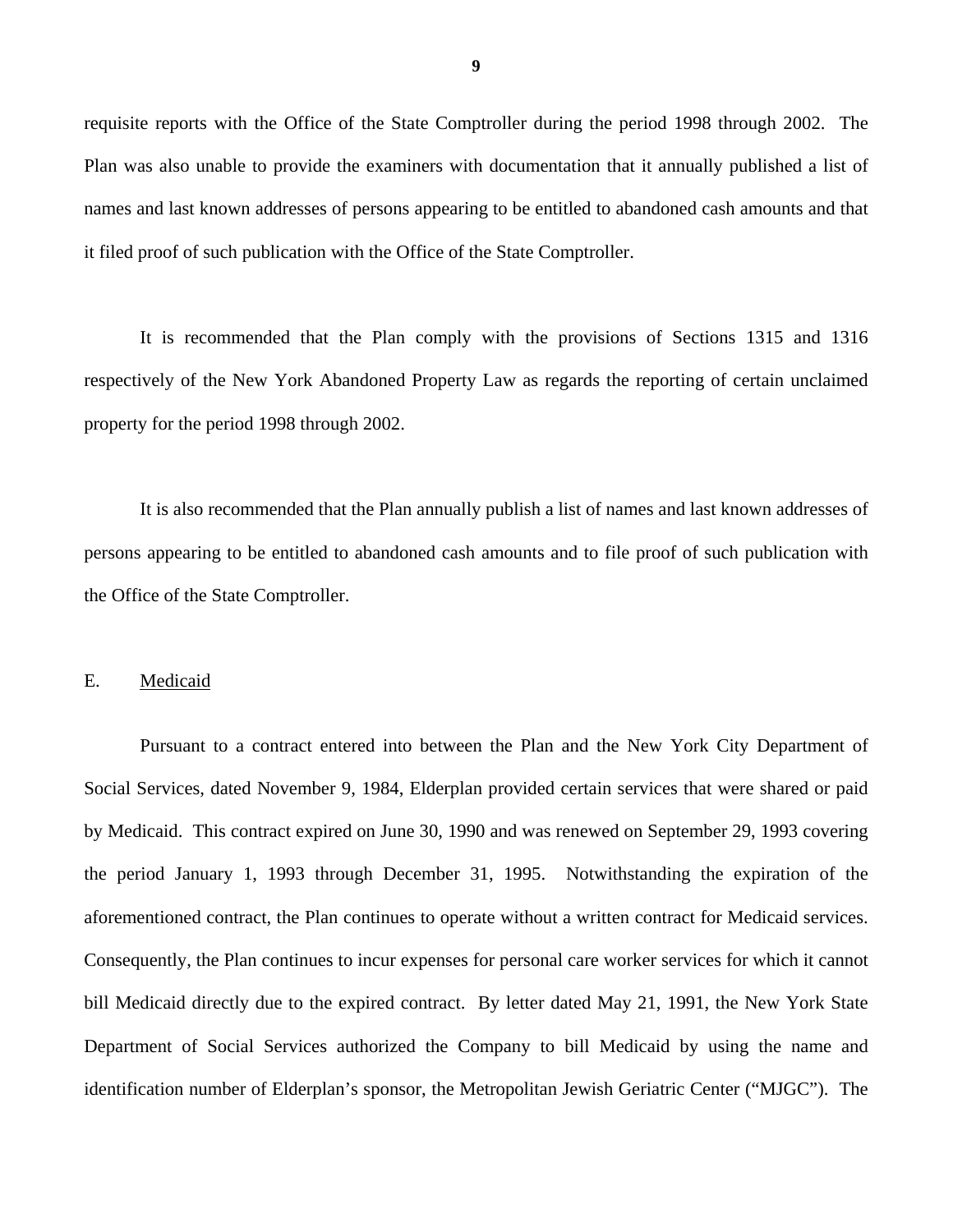authorization relates only to personal care services provided to Elderplan members since July 1, 1990. Medicaid reimburses MJGC who in turn remits the funds to Elderplan. The Plan expects to enter into a new agreement for these Medicaid services. As of the date of this report, such agreement has not been finalized.

#### F. Accounts and Records

#### 1. Contingent Reserve Fund

A certified operating HMO shall maintain Contingent Reserves pursuant to the provisions of Part 98.11(d) of the Administrative Rules and Regulations of the Health Department [10NYCRR98.11(d)]. The Contingent Reserve consists of:

The Plan was required to maintain Contingency Reserves in the amount of \$4,675,156 as of December 31, 2002.

Elderplan reported an insolvency in the amount of \$5,914,591, and an impairment of its required Contingency Reserves of \$ 4,675,156 in the amount of \$10,589,747 in its filed 2002 Annual Statement. As a result of this examination, Elderplan was determined to be insolvent in the amount of \$6,381,196, and its required Contingency Reserves of \$4,675,156 was impaired in the amount of \$11,056,352 as of December 31, 2002.

 such HMO during such whole calendar year; provided, however, that: "…A reserve fund to be designated as the contingent reserve fund, which shall, from time to time, during each calendar year, be increased in an amount equal to at least one percent of the net premium income of

<sup>(2)</sup> The contingent fund at the end of any calendar year shall not exceed five percent net premium income of such calendar year..."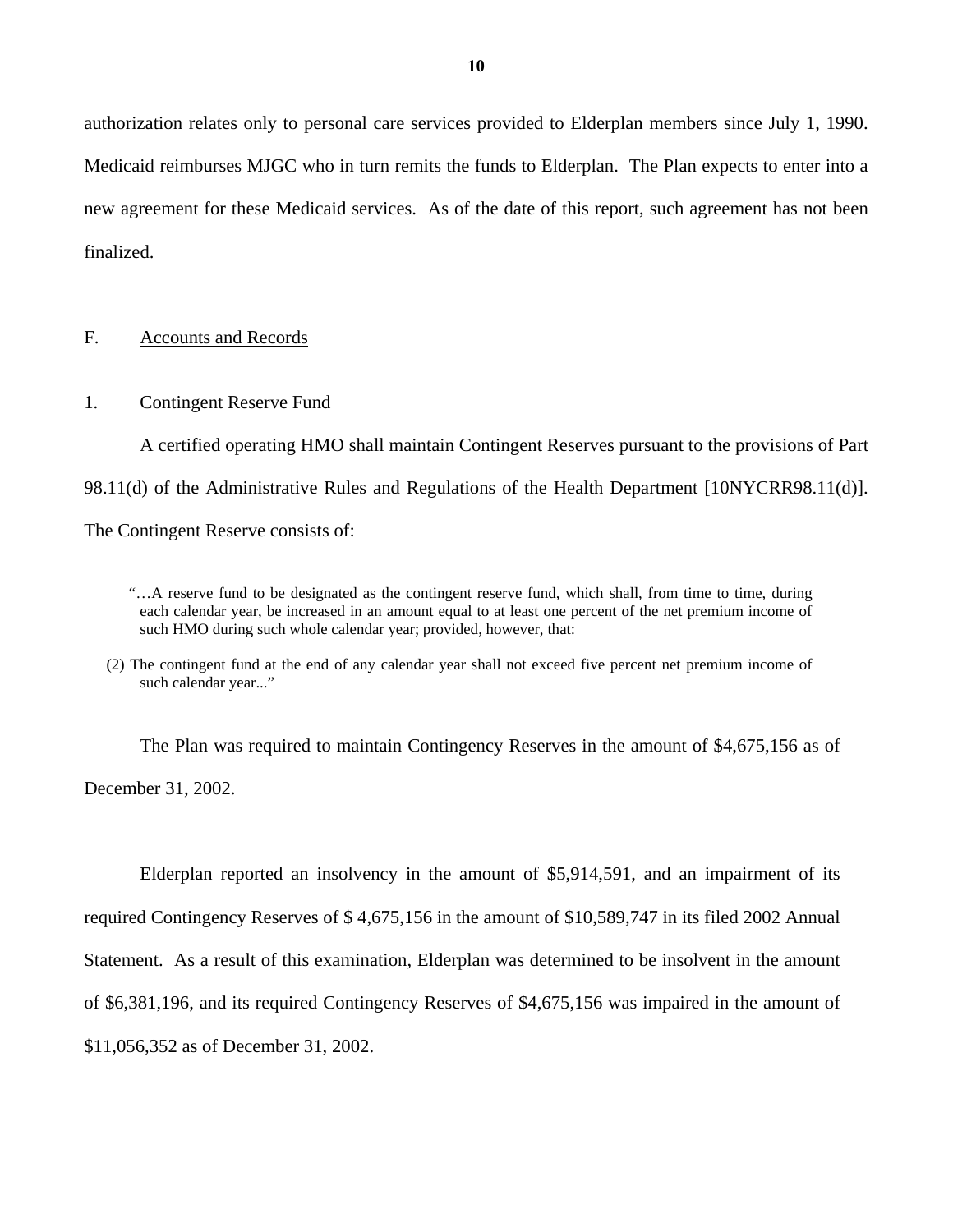Subsequent to the examination date, on February 21, 2003, Elderplan received \$3,000,000 from Metropolitan Jewish Health System, Inc. and executed a loan agreement pursuant to Section 1307 of the New York Insurance Law. In addition, in August 2003 Elderplan submitted a revised Plan of Restoration to the Department to correct the insolvency. The Plan reported total capital and surplus in the amount of \$3,836,930 as of December 31, 2003 and its required Contingency Reserves of \$7,270,776 was impaired in the amount of \$3,433,846. The Plan's reported surplus at year-end 2003 has not been verified by examination.

#### 2. Custodian Agreement

Elderplan maintains several custodial agreements with Fleet Bank. A review of the custodian agreements revealed that the agreements lacked certain safeguards and controls as set forth in the Department's Rules, and in the guidelines of the Financial Condition Examiners Handbook of the *National Association of Insurance Commissioners*. The rules and guidelines state in part:

- was caused by other than the negligence or dishonesty of the custodian; That the national bank, state bank, or trust company, as custodian is obligated to indemnify the insurance company for any insurance company's loss of securities in the custodian's custody, except that, unless domiciliary state law, regulation, or administrative action otherwise require a stricter standard the bank or trust company shall not be so obligated to the extent that such loss
- That in the event of a loss of the securities for which the custodian is obligated to indemnify the insurance company, the securities shall be promptly replaced or the value of the securities and the value of any loss of rights or privileges resulting from said loss of securities shall be promptly replaced;
- That the agreements shall indicate that the bank be provided with written instructions signed by any two authorized officers of the Company specified in a separate list for this purpose that will be furnished to the bank from time to time.
- That the agreements shall indicate that the bank furnish the New York Insurance Department with the appropriate affidavits in the form as may be acceptable to the Company and to the Department in order for the securities to be recognized as admitted assets of the Company;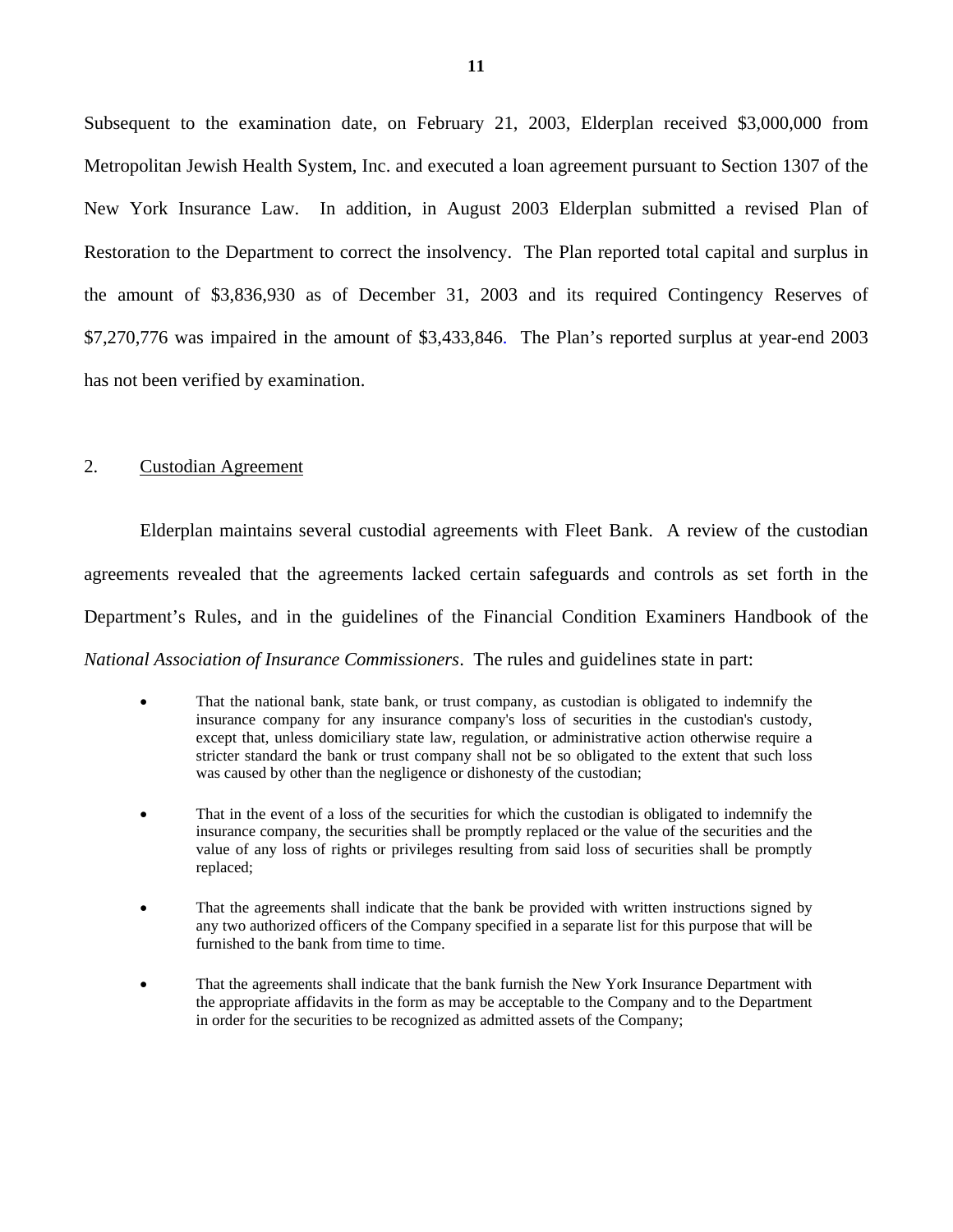It is recommended that Elderplan amend its custodian agreements with Fleet Bank to include the requisite safeguards and controls as set forth in the Department's Rules, and in the guidelines of the Financial Condition Examiners Handbook of the *National Association of Insurance Commissioners*.

#### 3. Investments

A review of the Plan's investment transactions and the minutes of meetings of its board of directors and investment committee indicated that actions taken by the Plan's investment managers, Estabrook Capital Management and MacKay Shields were not authorized or approved by the board of directors. Section 1411(a) of the New York Insurance Law states in part:

"No domestic insurer shall make any loan or investment... unless authorized or approved by its board of directors or a committee thereof responsible for supervising or making such investment or loan. The committee's minutes shall be recorded and a report submitted to the board of directors at its next meeting."

It is recommended that the board of directors authorize and approve the Company's investment transactions in accordance with the provisions of Section 1411(a) of the New York Insurance Law.

## 4. Reconciliations

During the review of the Plan's accounts and records, the examiners noted numerous instances where prior year balances reported on current year statutory statements did not agree with the current balances reported on the prior year statutory statements. It appears that the Plan made certain changes to its filed statutory statements, which resulted from audit adjustments without submitting revised copies of its statutory statements to the Department. As a result, The Plan's five-year financial history on its filed statutory statements did not agree to its general ledger.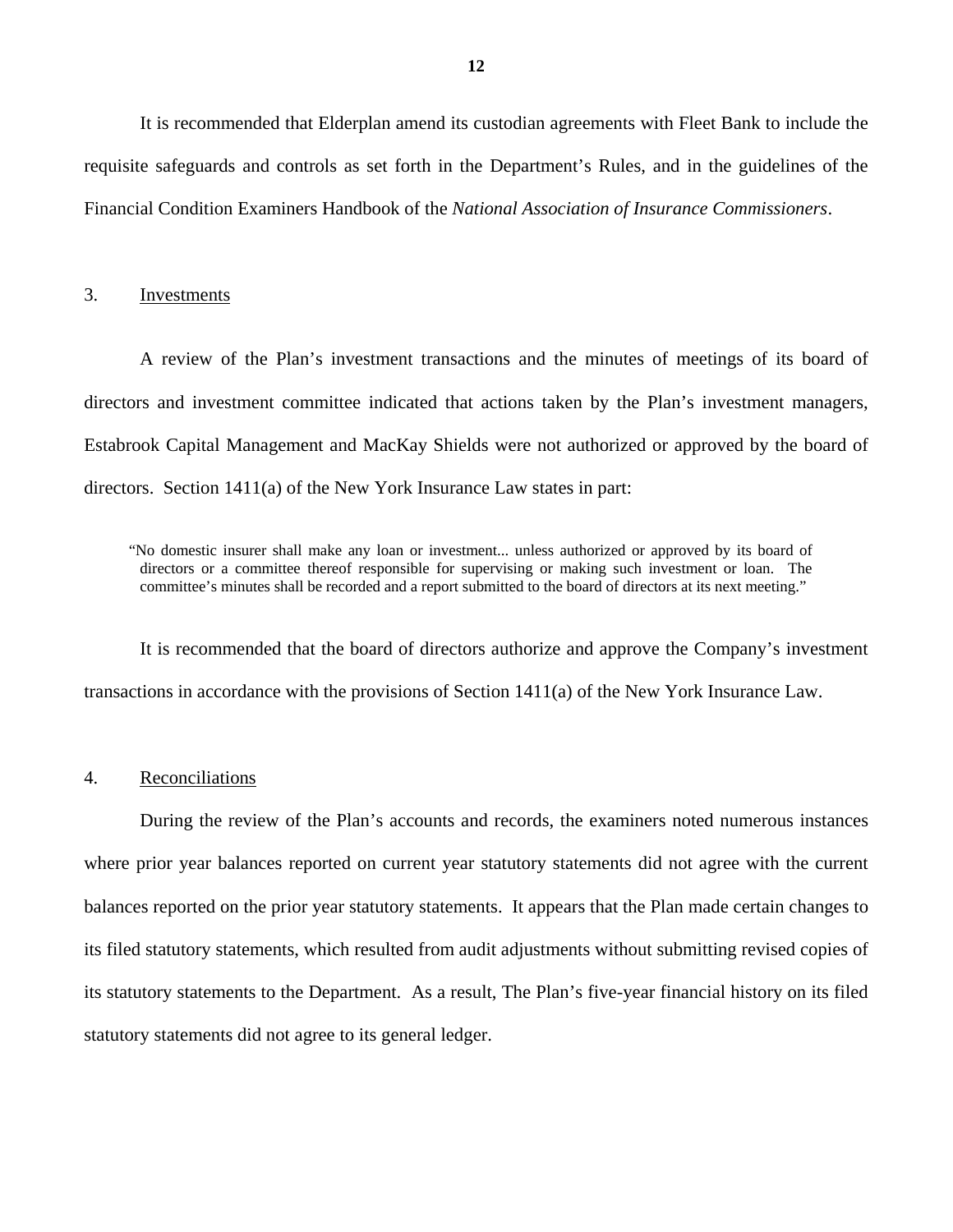It is recommended that the Elderplan comply with the guidelines set forth by the NAIC in the instructions to the annual and quarterly statements and that its general ledger is reconciled to the filed statutory statements.

## 5. Borrowed Money

A review of the Company's financial records indicates that Elderplan executed a short-term line of credit for \$1,000,000 with Fleet Bank, effective December 1, 2002 and maturing on September 30, 2003 to support accounts receivable. This line of credit was secured as collateral by a first priority security interest in all general intangibles of the Company together with securities now or hereafter held including, without limitation, all profits and proceeds thereof in the Company's custody account with Fleet bank.

During a review of the Plan's minutes of its board of directors, executive, investment or finance committees, the examiner noted that there was no authorization or ratification therein for this line of credit. Section 1411(a) of the Insurance Law states that:

On October 1, 2003, this line of credit was repaid in full.

Notwithstanding the fact that the line of credit was repaid in full, it is recommended that the board of directors authorize and approve the Company's borrowing transactions in accordance with the provisions of Section 1411(a) of the New York Insurance Law.

<sup>&</sup>quot;No domestic insurer shall make any loan or investment... unless authorized or approved by its board of directors or a committee thereof responsible for supervising or making such investment or loan. The committee's minutes shall be recorded and a report submitted to the board of directors at its next meeting."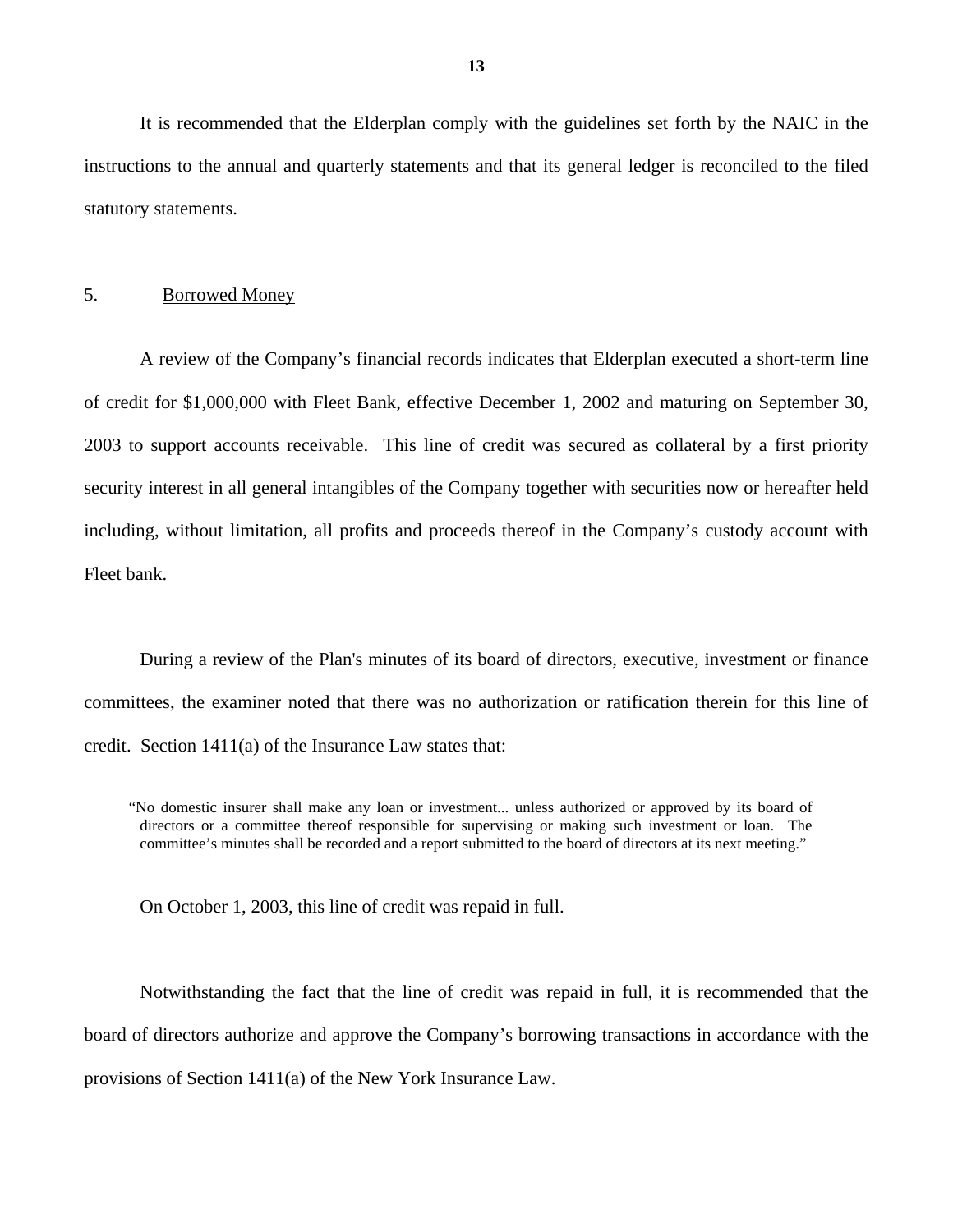6. Control of Plan

The Department has reviewed the relationship between Elderplan and Metropolitan Jewish Health System (MJHS) as regards control of the Plan. Based on this assessment the relationship appears to meet the criteria of control as defined in Department of Health regulations, which would thereby, result in MJHS being a holding company of Elderplan. Department of Health Regulation [10NYCRR §98.2(l)] defines control as:

 person shall be deemed to control another person solely by reason of his being an officer or director of such other person. Control shall be presumed to exist if any person directly or indirectly owns, controls or has the power to vote 10 percent or more of the voting securities or voting rights of any other person, or is a "(l) *Control*, which shall be synonymous with the terms *controlling, controlled by* and *under common control with*, means the possession, directly or indirectly, of the power to direct or cause the direction of the management and policies of a person, whether through the ownership of voting securities or voting rights, by contract (except a commercial contract for goods or nonmanagement services) or otherwise; but no corporate member of a not-for-profit corporation."

The Department identified several factors listed below, which in its analysis are indicative of a controlled relationship.

- 1 The HMO is identified on its own letterhead, its audited financial statements, and on MJHS's website as a participating agency of MJHS.
- 2 The HMO has provided the Department with documentation that described the expense sharing arrangements between the Plan and other participating agencies. These arrangements include allocating for indirect charges, such as legal, human resources and system support, which are, or may be, performed by MJHS and/or other participating agencies on behalf of the Plan.
- 3 The boards of directors of the HMO and MJHS share six common directors. In addition, as a not-for-profit membership corporation, the HMO has four Members as defined by Section  $102(a)(9)$  and in accordance with Section 601 of the New York Not-For-Profit Corporation Law. It is through these Members that Elderplan's board of directors is elected. It should be noted that Eli Feldman, the Chief Executive Officer of Elderplan, is also one of its Members. It should also be noted that three of the HMO's four Members are also on the board of directors of MJHS.
- 4 On February 21, 2003 MJHS provided Elderplan with a loan in the amount of \$3,000,000 in accordance with the provisions of Section 1307 of the New York Insurance Law. The ultimate source of this loan was the Metropolitan Jewish Geriatric Foundation (MJGF), which is described by Elderplan as "an independent charitable foundation that makes grants to a defined list of not-for-profit organizations, including Elderplan." However,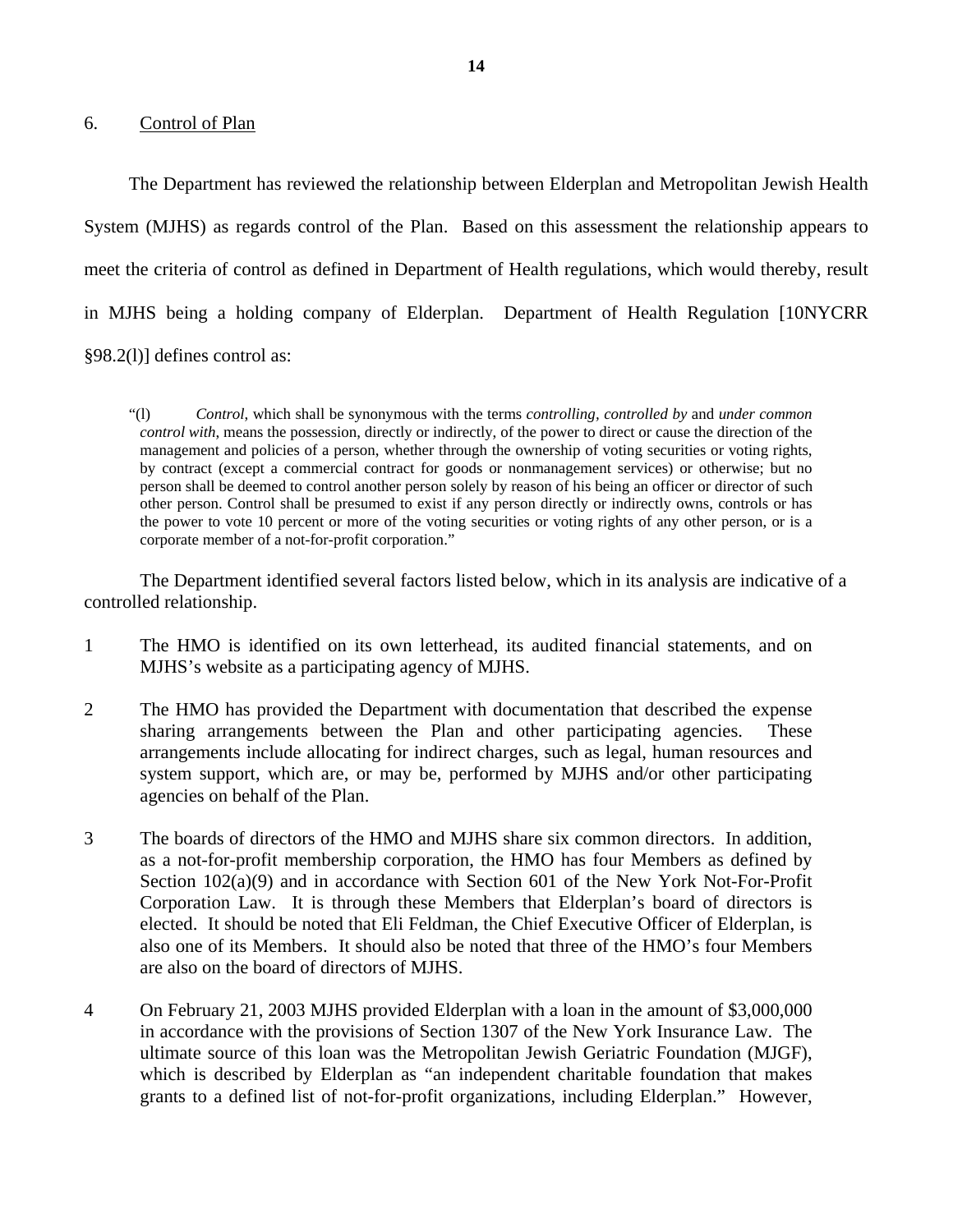the boards of directors of the HMO, MJGF and MJHS share three common directors. Furthermore, as described in item 3 above, the HMO has four Members, all of whom are also on the board of directors of MJGF.

- 5 Elderplan and MJHS share the same business office at 6323  $7<sup>th</sup>$  Avenue, Brooklyn, New York. In addition, employees of the HMO use e-mail addresses that end with "…[@mjhs.org"](https://mjhs.org).
- 6 N.Y. Schedule G of the Plan's Annual New York Data Requirements filed during the period under examination reported several of its officers with MJHS as the source of payment for their salaries.

Part 9816(e) of the Administrative Rules and Regulations of the Health Department [10NYCRR9816(e)] requires controlled entities to submit Holding Company filings. In addition, controlled entities are required to submit transactions between itself and its affiliates for approval by the Health and Insurance Departments when required in accordance with the provisions of Part 98.10 of the Administrative Rules and Regulations of the Health Department. Accordingly, this matter has been referred to the New York State Department of Health. If Elderplan is determined by the Department of Health to be controlled by Metropolitan Jewish Health System, Elderplan will be subject to such requirements.

#### 7. Due to Medicaid

The examination liability of \$1,802,074 is the same as the amount reported by Elderplan in its filed annual statement.

Elderplan disclosed a contingent liability in Note 14(D)(ii) of its filed 2002 annual statement, wherein it stated that the New York State Department of Health (DOH), in a draft audit report dated March 17, 1999, was seeking to recoup \$6,993,879 (including \$1,306,433 of interest). The DOH was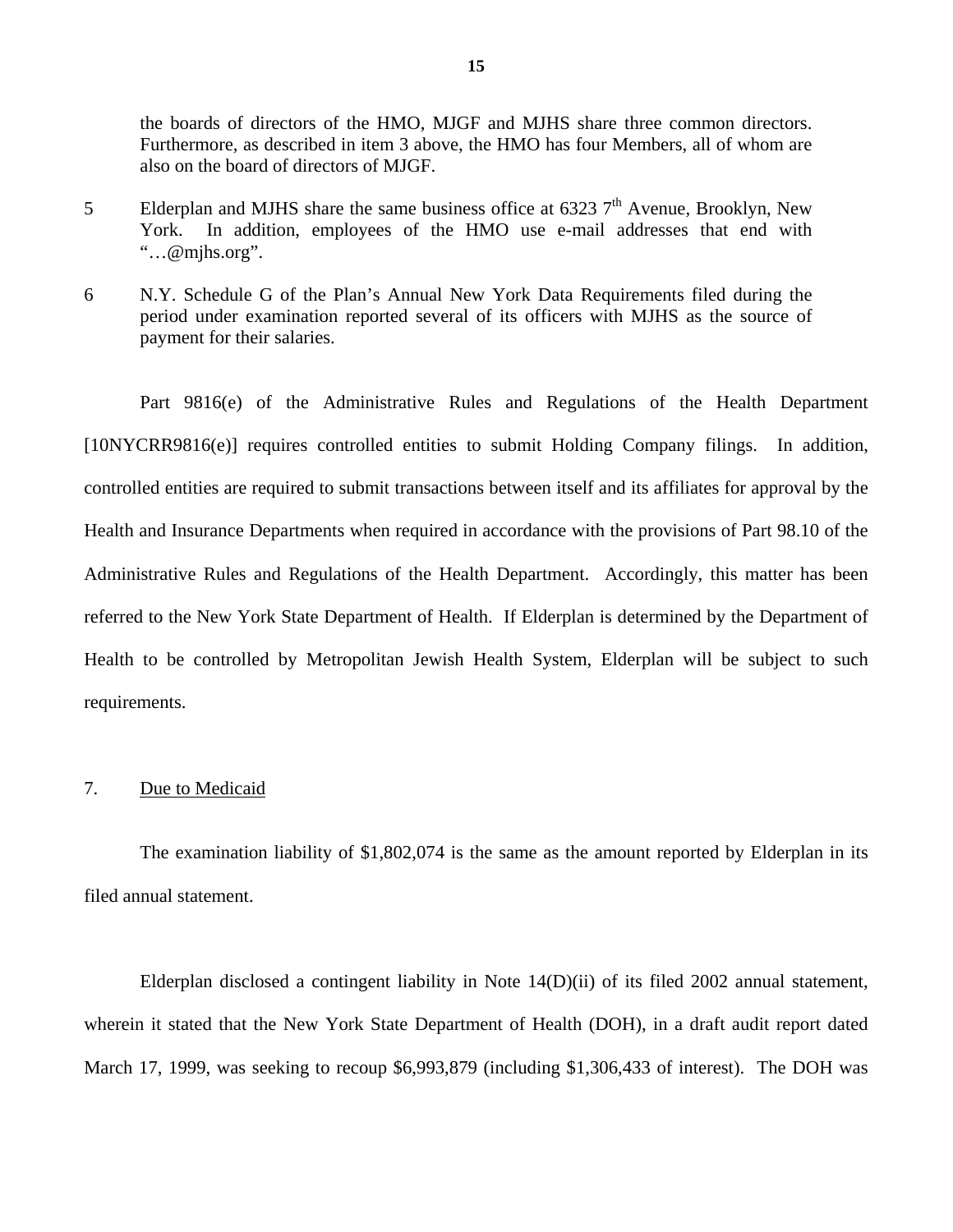seeking to recoup these monies for overpayments made to the Company under the New York State Medicaid program for years 1990 through May 1998. DOH concluded in its draft report that:

- a. The Company billed Medicaid for Chronic Care Services that were not appropriately offset by credits for the Medicare Chronic Care Benefit;
- b. Member surplus income was not appropriately offset from Medicaid billings; and
- c. Medicaid was billed more than the actual cost paid to personal care vendors.

The Plan submitted additional documentation and written arguments objecting to the proposed DOH adjustment. Elderplan believed that the proposed audit adjustment by DOH would constitute an impermissible reversal of methodology eight years after the fact, and believed that the imposition of interest charges exceeding \$1,000,000 was inappropriate. On February 14, 2001 DOH issued a final audit report that determined the total amount due Medicaid for overpayments made to the Company under the New York State Medicaid program for years 1990 through May 1998 was \$8,039,504 (\$6,487,464 plus \$1,552,040 of interest.)

Elderplan requested an administrative hearing on this matter pursuant to the Administrative Rules and Regulations of the New York Department of Health to contest the DOH findings. The examiners obtained certain documents submitted to the hearing officer and noted that the Plan did not dispute DOH's findings as regards item (b) and item (c) above. It should be noted that Elderplan established a liability, "Due to Medicaid" in the amount of \$1,802,074 as of December 31, 2002 for the member surplus and rate differential overpayments for the period 1991 through 1998. In addition, during the hearing the parties agreed that the \$6,487,464 principal amount sought by DOH be reduced by \$1,235,683 because of computational errors. Based on the examination analysis of documentation provided by Elderplan relating to this matter, it appears that DOH's determination to recover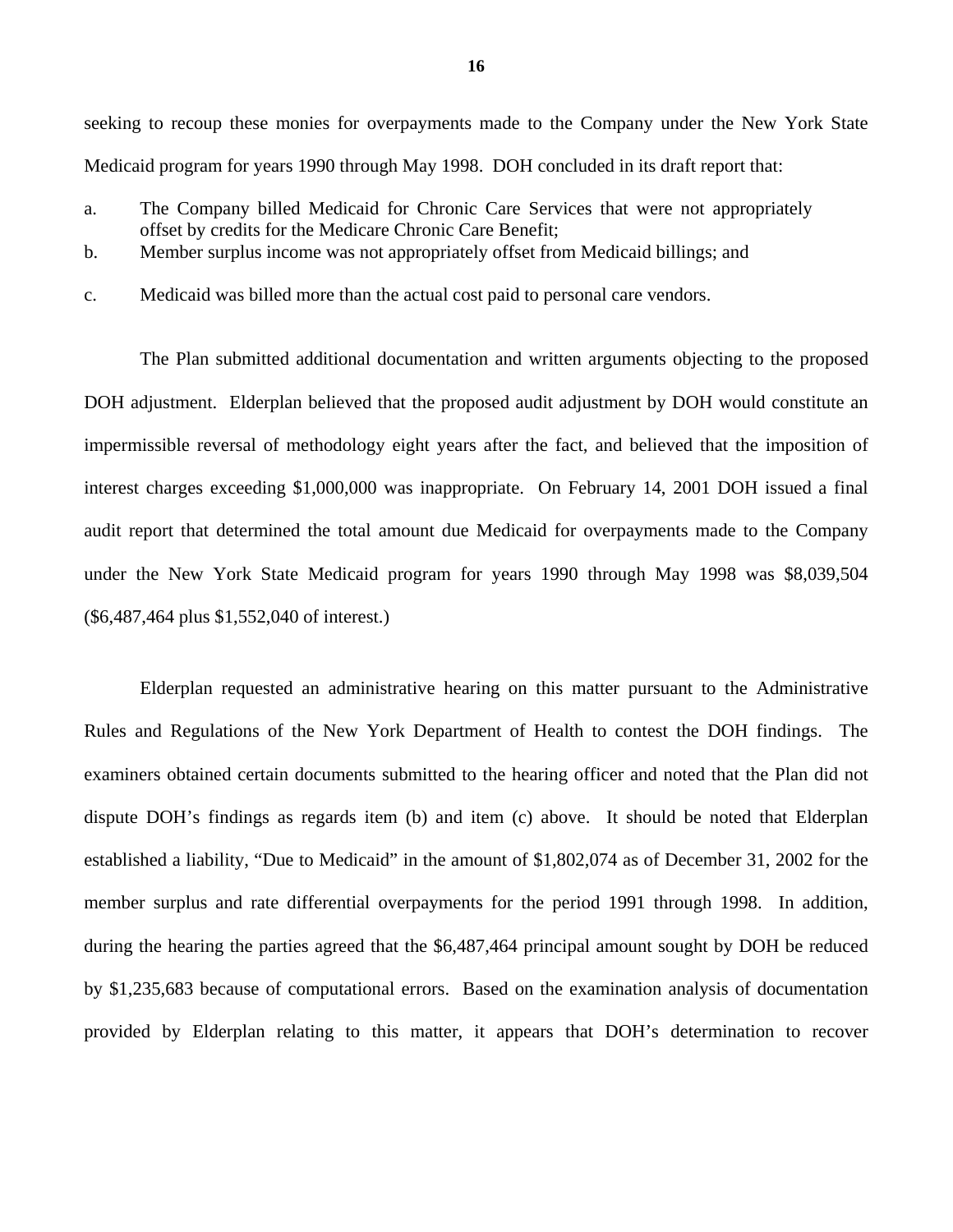overpayments for Chronic Care Benefits, member surplus income and rate differential due Medicaid has been adjusted to \$5,121,679 plus interest.

Subsequent to the date of this report, on April 19, 2004, the Department of Health's Bureau of

Adjudication rendered a Decision after Hearing on this matter as follows:

- • "The Department's [DOH] determination to recover Medicaid program overpayments attributable to the "chronic care benefit" adjustment is reversed.
- The Department's determination to recover Medicaid program overpayments attributable to the "surplus income" adjustment is affirmed. The amount of the overpayment is reduced by \$[78,755.66,](https://78,755.66) from [\\$1,006,384.68](https://1,006,384.68) to [\\$927,629.02](https://927,629.02).
- The Department's determination to recover Medicaid program overpayments attributable to the "rate differential" adjustment is affirmed. Pursuant to agreements between the parties, the amount of the overpayment is reduced [by\\$130,101.84](https://by$130,101.84), from \$[226,396.96](https://226,396.96) to \$[96,295.12.](https://96,295.12)
- The Department's determination to impose interest upon the overpayments is affirmed. The Department is directed to recalculate the interest due in accordance with this decision.

It should be noted that the adjudicated liability of \$1,023,924 detailed in the decision after hearing is \$778,150 less than the \$1,802,074 reported by Elderplan in its December 31, 2002 filed annual statement. This is because the adjudication covered the DOH audit period from October 1991 through May 1998, whereas the examination liability included the additional amounts Due to Medicaid for the period June 1998 through December 2002.

It should also be noted that the Plan has not established a liability for interest payable on amounts Due to Medicaid, including the additional amounts due for the period June 1998 through December 2002. The findings of the Department of Health's Bureau of Adjudication states, in part:

<sup>&</sup>quot;The Department's [DOH] interest calculation methodology was not challenged by the appellant and is accordingly affirmed. The precise amount of interest due must be recalculated in accordance with the findings in this hearing decision and this issue is remanded to the Department for that calculation."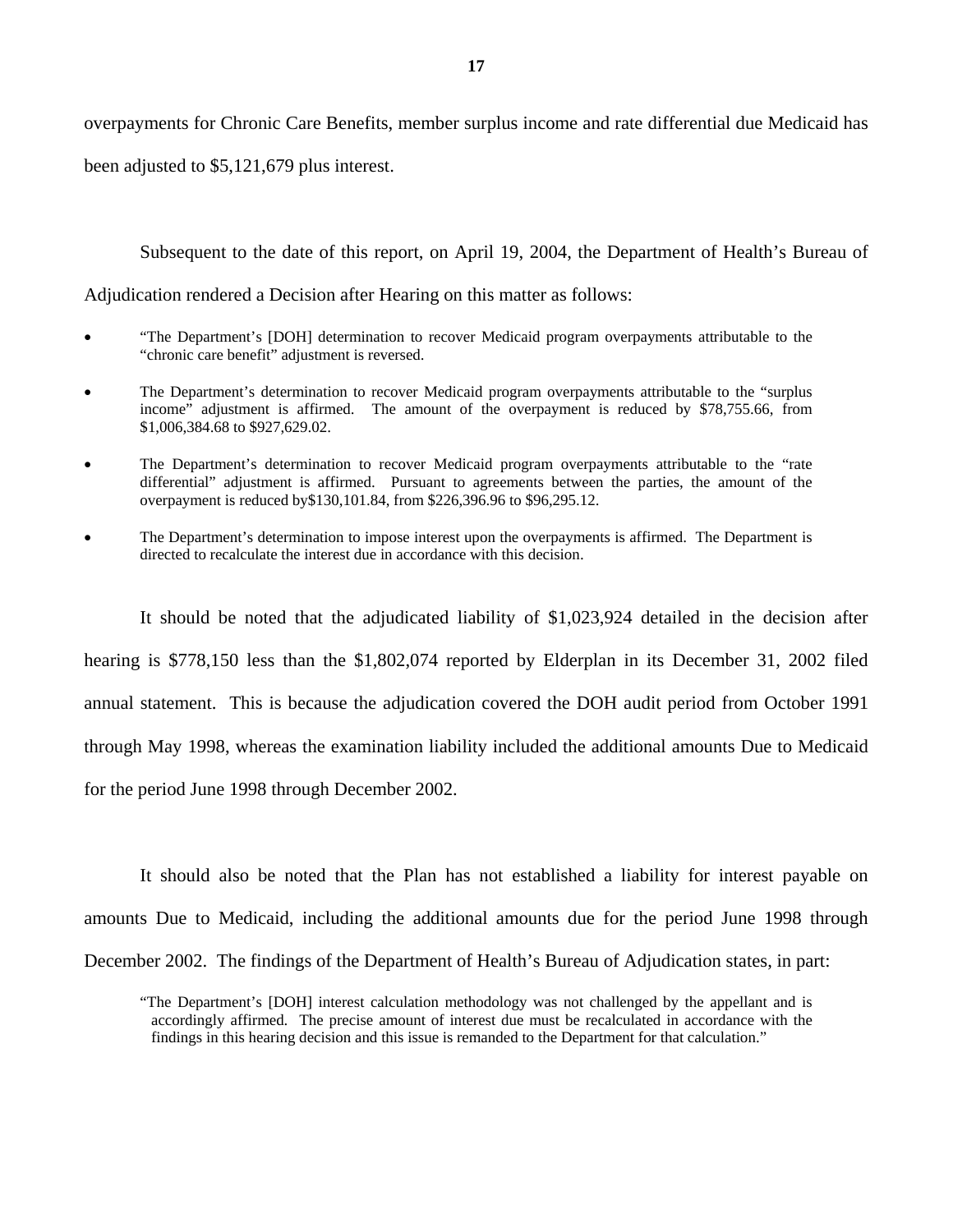Although the precise amount of interest payable on the foregoing has not been calculated, the Insurance Department has determined that an estimate of interest payable could be established by Elderplan in accordance with SSAP #5 as adopted by Department Regulation 172 {11NYCRR 83.}

For purposes of this report, no additional liability has been established herein for interest payable on amounts Due to Medicaid.

It is recommended that Elderplan record a liability for interest payable by the due date of the next statutory statement in accordance with the determination of the decision after hearing of the Department of Health's Bureau of Adjudication.

#### G. Conflict of Interest

The Plan disclosed in its response to General Interrogatories in all its filed Annual Statements for the period under examination that it has an established procedure for disclosure to its Board of Directors, any material interest or affiliation on the part of any of its officers, directors, trustees or responsible employees which is in, or likely to, conflict with the official duties of such person. It was noted in the Plan's response to the Examination Planning Questionnaire that it had both a conflict of interest policy and a code of conduct in effect.

The examiners reviewed the Plan's conflict of interest policy and disclosure forms and noted they were only distributed to members of the board of directors. In addition, management of the Plan stated that all board members were required to complete and update at least biennially conflict of interest declaration forms. The Plan provided a copy of the code of conduct policy that was distributed to all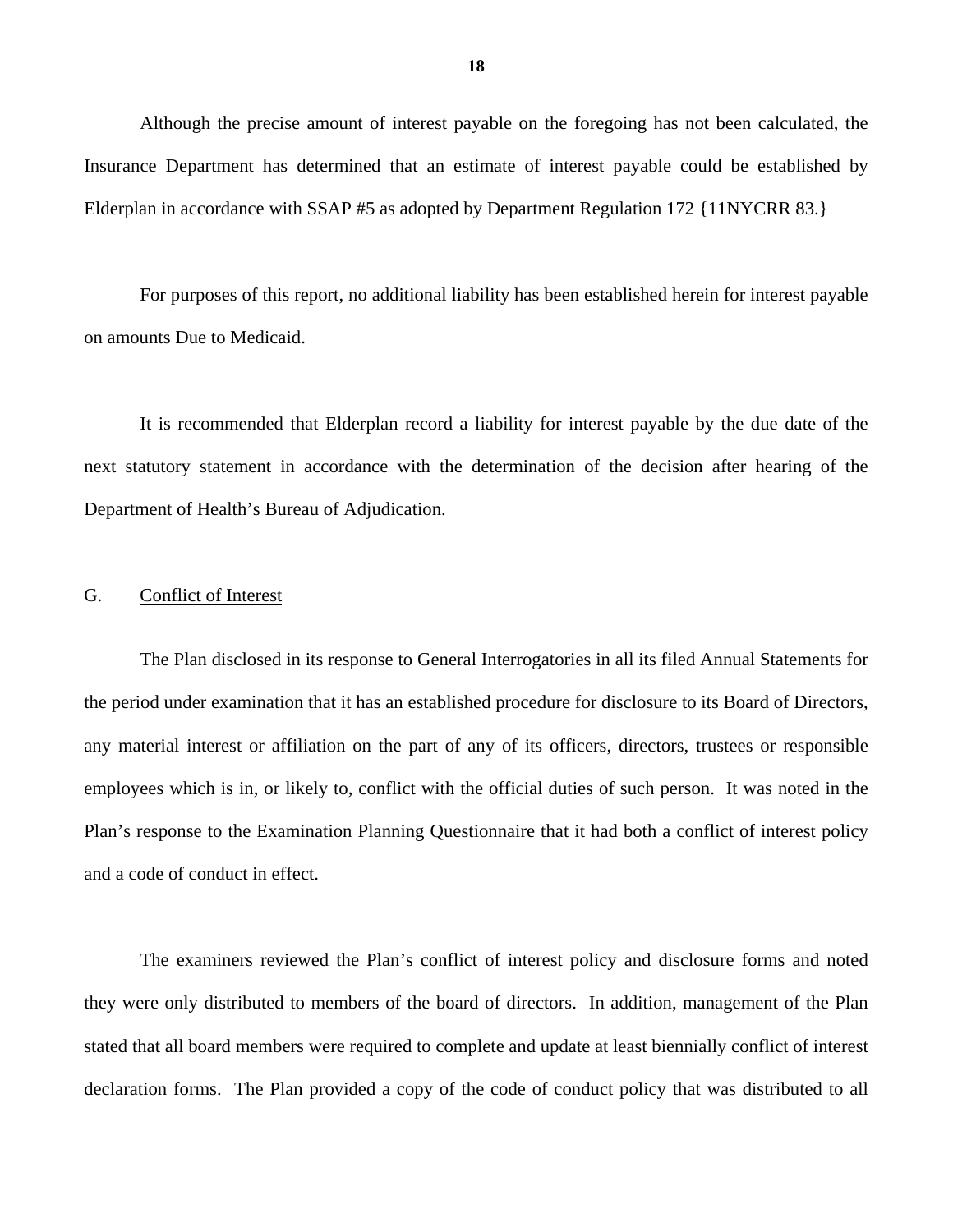behavior, and also addresses such matters as contemplated by question 13 in the General Interrogatories. new employees at the time of orientation. This policy covers the Company's code of conduct and However, the code of conduct policy does not provide for the periodic written disclosure of any material interest or affiliation on the part of any of the Company's officers or responsible employees which is in, or likely to, conflict with the official duties of such person.

 to avert occurrences of conflicts, they must be accompanied by an enlightened policy of enforcement. To this end, management should designate a responsible officer, who reports directly to the board of Prudent business practices dictate that Company management establish formal procedures to govern the relations between the company and its directors, officers and responsible employees who are charged with the conduct of its affairs. Such formal procedures should proscribe unethical practices and should recite in clear language the standards of performance expected of each. These procedures should also be devised in such a manner as to permit the board of directors to properly oversee and handle any conflicts disclosed. In addition, it is not sufficient merely to adopt procedures, since to be effective and directors, to implement these procedures and oversee the annual distribution of Conflict of Interest statements and questionnaires to all directors, officers, and responsible employees.

It is recommended that the Company distribute annually Conflict of Interest disclosure statements and questionnaires to all directors, all officers, and designated responsible employees.

It is also recommended that the board of directors maintain complete minutes of its proceedings on conflict of interest matters.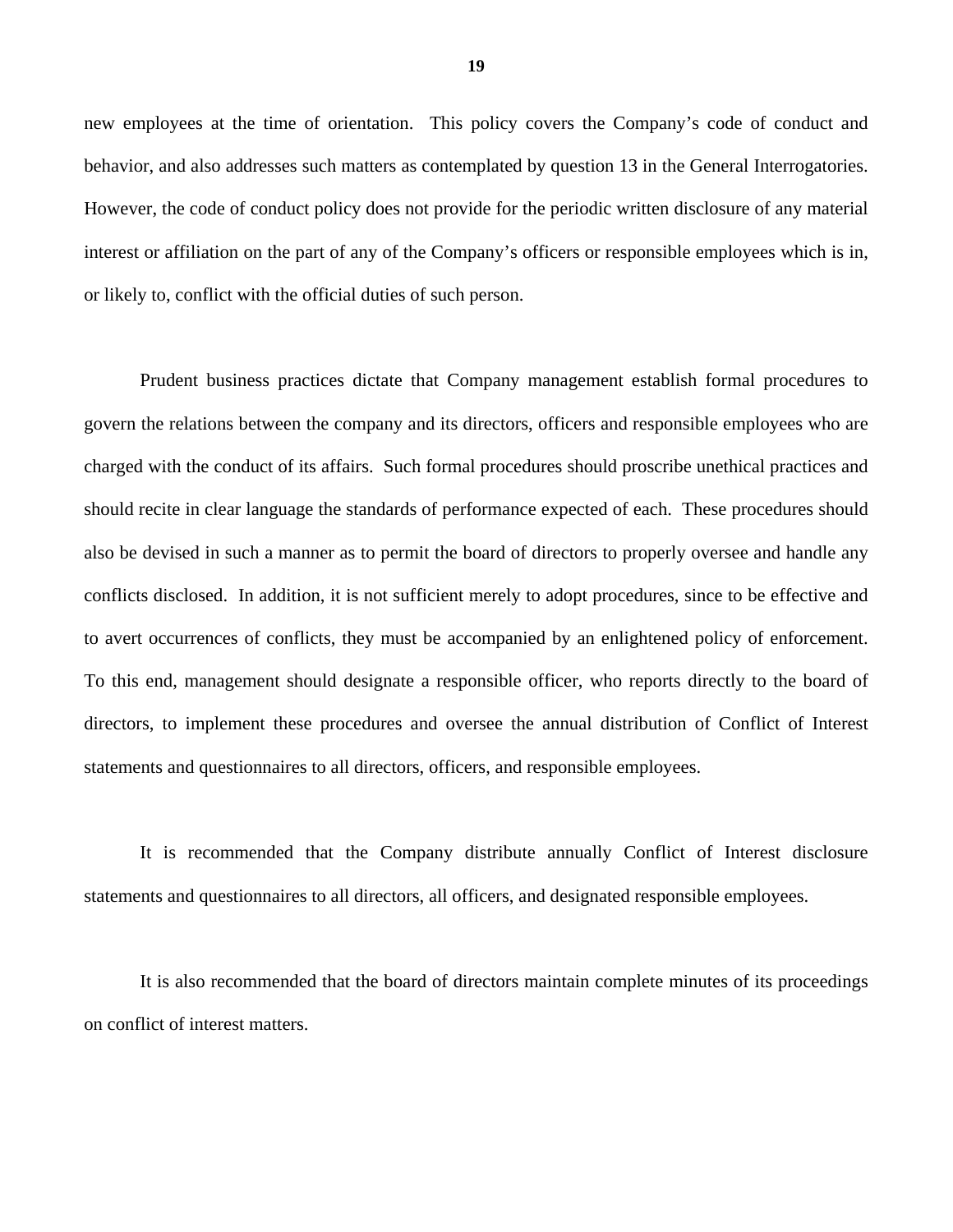#### H. Service Agreements

Elderplan has engaged a number of participating agencies of the Metropolitan Jewish Health System to provide services on its behalf. Expenses for these services are charged/allocated to Elderplan on a direct or indirect basis. All of these services are performed through informal arrangements; except for the services provided by Home First, Inc., which are subject to a written agreement. The examiners requested that the Plan provide details of transactions with companies that were comprised of substantially similar board of directors and/or management as Elderplan during the period under examination. The request included such details as the total amounts paid to each participating agency by calendar year, the nature of services provided, the method used to determine the value of services rendered, terms of payment, and termination clauses.

The Company was unable to provide the examiners with the total amounts that Elderplan paid to or received from each participating agency during the period under examination. In addition, the Company was unable to provide the examiners with sufficient details to determine whether the terms of the transactions were fair and equitable and in conformity with customary accounting practices.

The guidelines set forth in the Statement of Statutory Accounting Principles No. 25 of the NAIC states that transactions between related parties shall not be purported to be arm's-length transactions unless there is demonstrable evidence to support such statement. Such evidence should include the nature of the relationships involved, the names of the related parties, the dollar amounts of transactions for each of the periods for which financial statements are presented, and a description of the transactions for each of the periods for which financial statements are presented. In addition, the disclosures should include any guarantees or undertakings, written or otherwise, for the benefit of an affiliate or related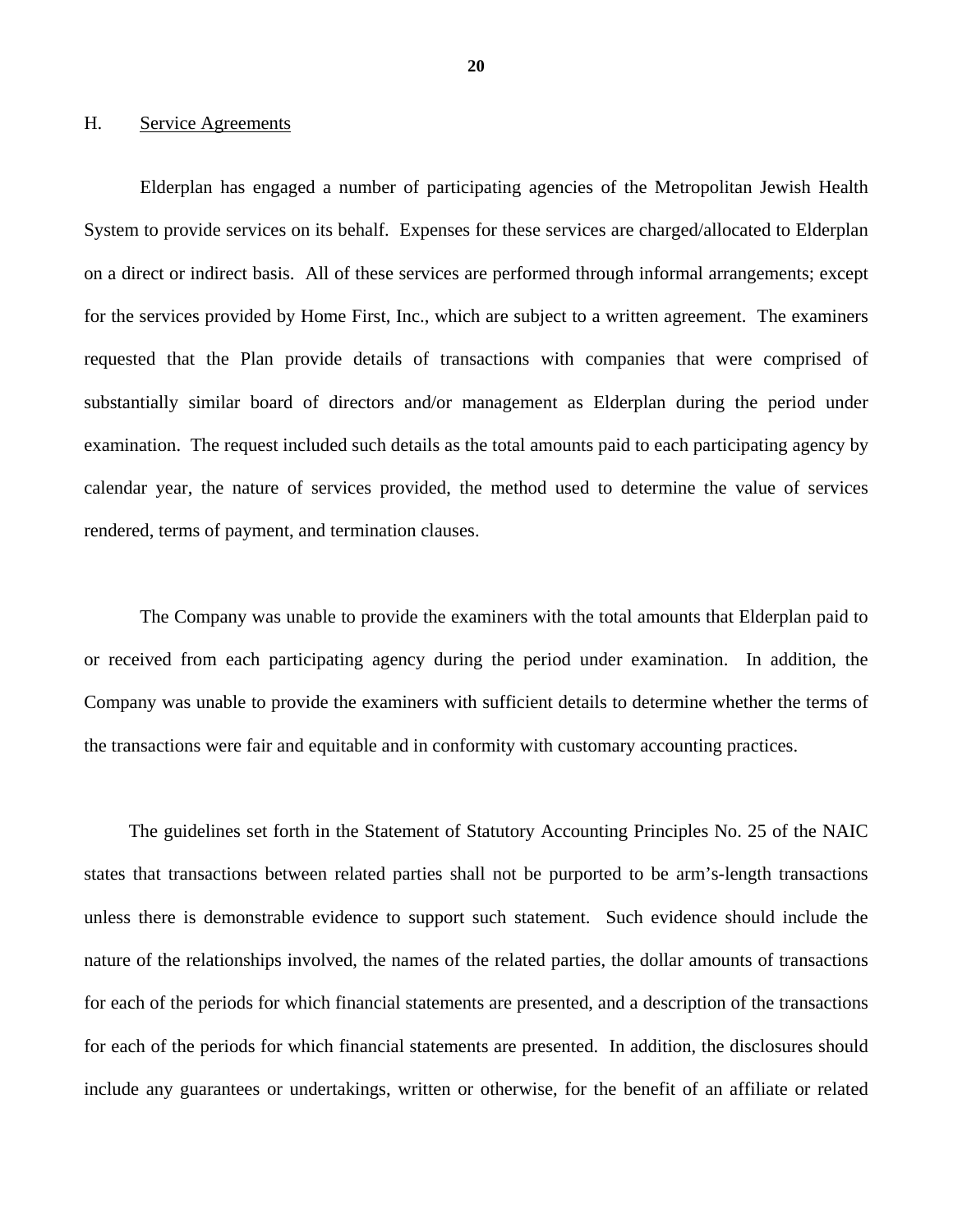party which result in a material contingent exposure of the Plan's or any related party's assets or liabilities. Furthermore, the disclosures should include a description of material management or service contracts and cost-sharing arrangements involving the Plan and any participating agencies, and such other information considered necessary to obtain an understanding of the effects of the transactions on the financial statements.

In addition, the Department has reviewed the relationship between Elderplan and Metropolitan Jewish Health System as regards control of the Plan. (This is further explained under Item 2F(6), "Control of Plan" herein). Part 98.10 of the Administrative Rules and Regulations of the Health Department [[10NYCRR98.10](https://10NYCRR98.10)] states:

- (a) Transactions within a holding company system to which a controlled HMO is a party shall be subject to the following guidelines:
	- (1) The terms of the financial transaction shall be fair and equitable to the HMO at the time of the transaction;
	- (2) charges or fees for services performed shall be reasonable; and
	- (3) expenses incurred and payments received shall be allocated to the HMO on an equitable basis in conformity with customary accounting practices consistently applied.
- (b) The books, accounts and records of each party to all such transactions shall be so maintained as to clearly and accurately disclose the nature and details of the transactions, including such accounting information as is necessary to support the reasonableness of the charges or fees to the respective parties.
- (c) The commissioner's and superintendent's prior approval shall be required for the following transactions between a controlled HMO and any person in its holding company system: sales, purchases, exchanges, investments or rendering of services on a regular or systematic basis the aggregate of which involves 10 percent or more of the HMO's admitted assets at last year-end. Notice shall be required for such transactions of five percent or more.
- they comply with the standards set forth in subdivision (a) of this section, and whether they may adversely affect (d) The commissioner, in reviewing transactions pursuant to subdivision (c) of this section, shall consider whether the interests of enrollees.

It should be noted that the participating agencies share common management and varying degrees of overlapping board membership with Elderplan. The following were the amounts due from/(to) participating agencies as shown on Elderplan's balance sheet as of December 31, 2002: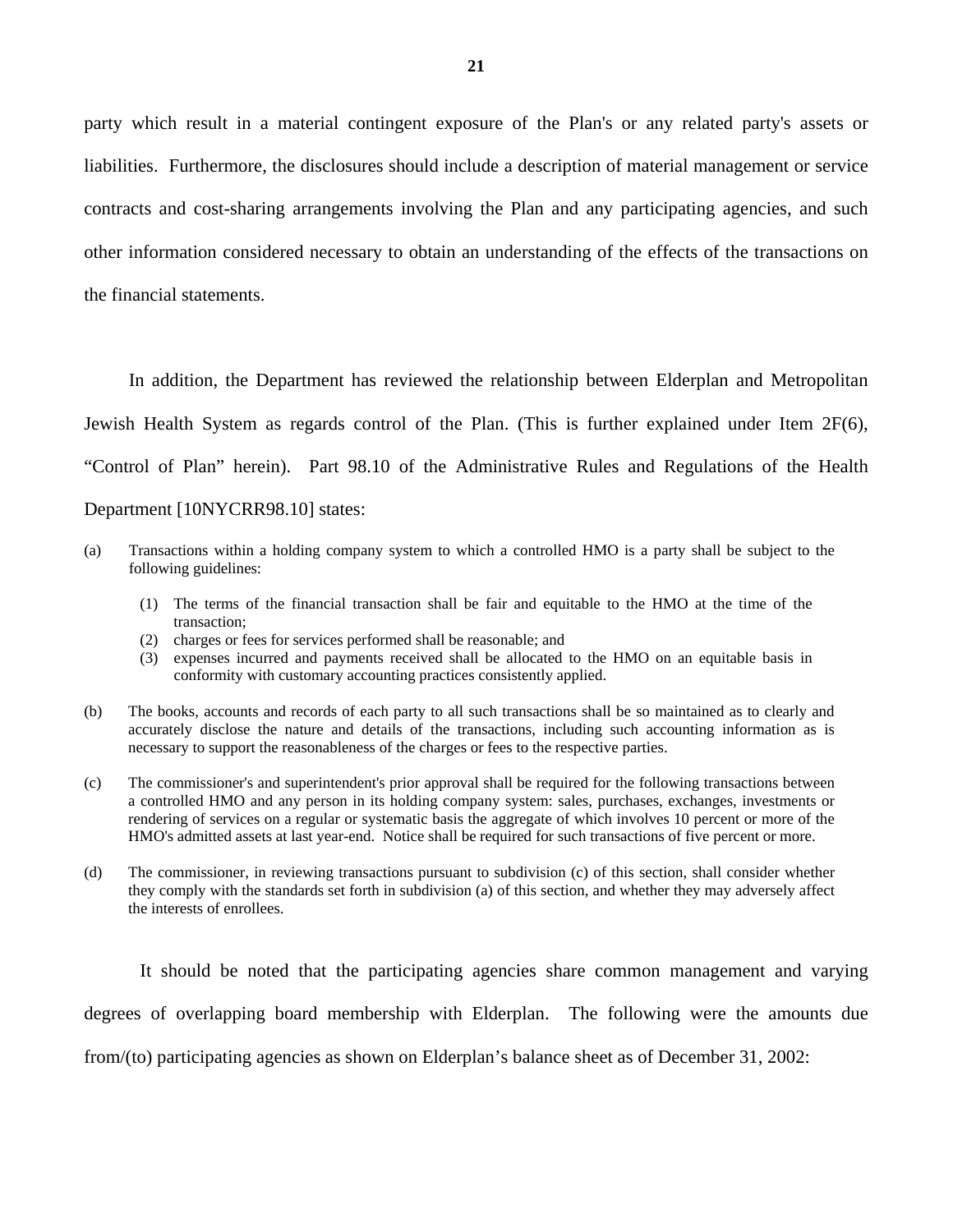| Participating agency                    | Due from/ $(to)$ |
|-----------------------------------------|------------------|
| Home First, Inc.                        | 227,688<br>S.    |
| Metropolitan Jewish Health System, Inc. | 103,097          |
| Caregivers, Inc.                        | 119,387          |
| MJG Nursing Home Co., Inc.              | (50,780)         |
| First to Care Home Care, Inc.           | (88, 333)        |
| Institute for Applied Gerontology, Inc. | (55, 133)        |

As stated above, Part 98.16(e) of the Administrative Rules and Regulations of the Health Department [10NYCRR98.16(e)] requires controlled entities to submit Holding Company filings. In addition, controlled entities are required to submit transactions between itself and its affiliates for approval by the Health and Insurance Departments when required in accordance with the provisions of Part 98.10 of the Administrative Rules and Regulations of the Health Department. If Elderplan is determined by the Department of Health to be controlled by Metropolitan Jewish Health System, Elderplan will be subject to such requirements.

It is recommended that subject to the determination of the Department of Health, the Plan comply with the provisions of Part 98.10 of the Administrative Rules and Regulations of the Health Department [[10NYCRR98.10\]](https://10NYCRR98.10) as regards its transactions with participating agencies of MJHS.

It is also recommended that the Plan execute written agreements with all participating agencies of MJHS, wherein the terms of the transactions, the services performed, the charges or fees for such services and settlement terms shall be disclosed.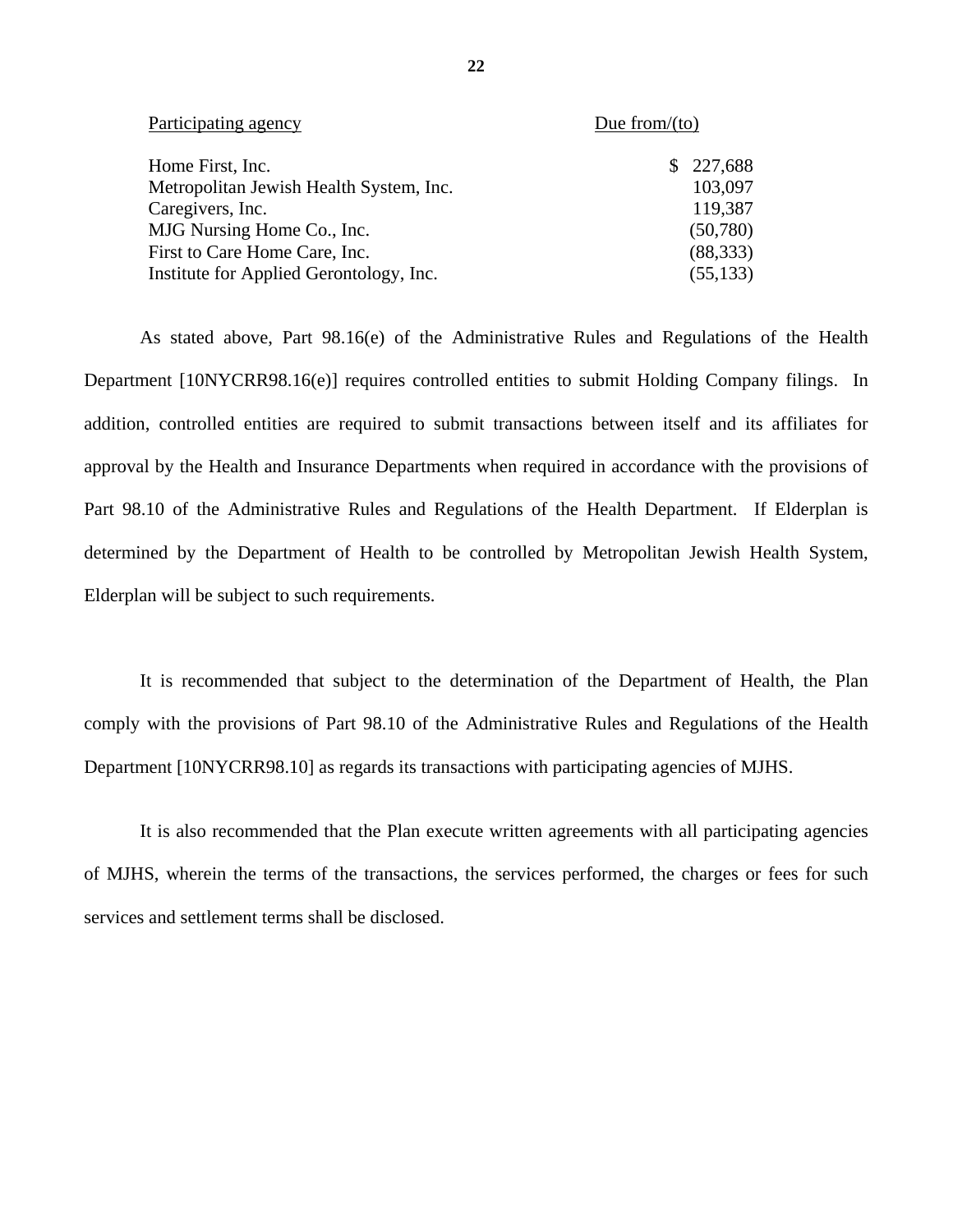#### **3. FINANCIAL STATEMENTS**

#### A. Balance Sheet

The following shows the assets, liabilities and net worth as determined by this examination as of December 31, 2002. This statement differs from the one filed by the HMO.

|                                                      |                      |                             | Capital and Surplus<br>Increase               |
|------------------------------------------------------|----------------------|-----------------------------|-----------------------------------------------|
|                                                      |                      |                             | (Decrease)                                    |
| <b>Current Assets</b><br><b>Bonds</b>                | Plan<br>\$11,529,640 | Examination<br>\$11,529,640 | \$<br>$\boldsymbol{0}$                        |
| <b>Common Stocks</b>                                 | 1,727,966            | 1,727,966                   |                                               |
| Cash and cash short-term investments                 | 7,833,683            | 7,833,683                   |                                               |
| Accident and health premiums due and unpaid          | 1,010,579            | 1,010,579                   | $\theta$                                      |
| Health care receivables                              | 4,038,210            | 3,571,605                   | (466, 605)                                    |
| Amounts recoverable from re-insurers                 | 24,300               | 24,300                      | $\theta$                                      |
| Investment income due and accrued                    | 126,883              | 126,883                     | $\boldsymbol{0}$                              |
| Amounts due from parent, subsidiaries and affiliates |                      |                             | $\mathbf{0}$                                  |
|                                                      | 450,172              | 450,172                     |                                               |
| Electronic data processing equipment and software    | 548,477              | 548,477                     |                                               |
| Security deposit                                     | 3,590                | 3,590                       | $\boldsymbol{0}$                              |
| <b>Total Assets</b>                                  | \$27,293,500         | \$26,826,895                | (466, 605)                                    |
|                                                      |                      |                             | Capital and Surplus<br>Increase<br>(Decrease) |
| <b>Current Liabilities</b>                           | Plan                 | Examination                 |                                               |
| Claims unpaid                                        | \$20,334,000         | \$20,334,000                | \$<br>$\boldsymbol{0}$                        |
| Unpaid claims adjustment expenses                    | 812,000              | 812,000                     |                                               |
| Premiums received in advance                         | 7,805,363            | 7,805,363                   |                                               |
| General expenses, due and accrued                    | 1,204,886            | 1,204,886                   |                                               |
| Amounts withheld or retained by company for the      |                      |                             |                                               |
| account of others                                    | 52,632               | 52,632                      |                                               |
| Borrowed money                                       | 1,002,799            | 1,002,799                   |                                               |
| Amounts due to parent, subsidiaries and affiliates   | 194,336              | 194,336                     |                                               |
| Due to Medicaid                                      | 1,802,074            | 1,802,074                   |                                               |
| <b>Total Liabilities</b>                             | 33,208,090           | 33,208,090                  |                                               |
| Capital and Surplus                                  |                      |                             |                                               |
| <b>Contingent Reserve NY</b>                         | 4,675,156            | 4,675,156                   |                                               |
| Unassigned Funds Surplus/(Deficit)                   | (10, 589, 747)       | (11,056,352)                | (466, 605)                                    |
| <b>Total Capital and Surplus</b>                     | \$ (5,914,591)       | (6,381,196)                 | (466, 605)                                    |
| Total Liabilities, Capital and Surplus               | \$27,293,499         | \$26,826.895                | (466, 605)                                    |
|                                                      |                      |                             |                                               |

#### Notes:

As a result of this examination, Elderplan was determined to be insolvent in the amount of \$6,381,196 and its required Contingency Reserves of \$4,675,156 was impaired in the amount of \$11,056,352 as of December 31, 2002. Subsequent to the examination, on February 21, 2003 Elderplan received \$3,000,000 from Metropolitan Jewish Health System, Inc. and executed a loan agreement pursuant to Section 1307 of the New York Insurance Law. In addition, in August 2003 Elderplan submitted a revised Plan of Restoration to the Department to correct the insolvency.

Elderplan is a corporation as defined in subparagraph (a)(5) of Section 102 of the Not for Profit Corporation Law of the State of New York. The Plan is prohibited from undertaking any activity not permitted to be carried on by a corporation exempt from Federal Income Tax under Section 501(c)(3) of the Internal Revenue Code of 1954, or the corresponding code of any future United States Internal Revenue Law. The Company has not had an IRS audit since its inception.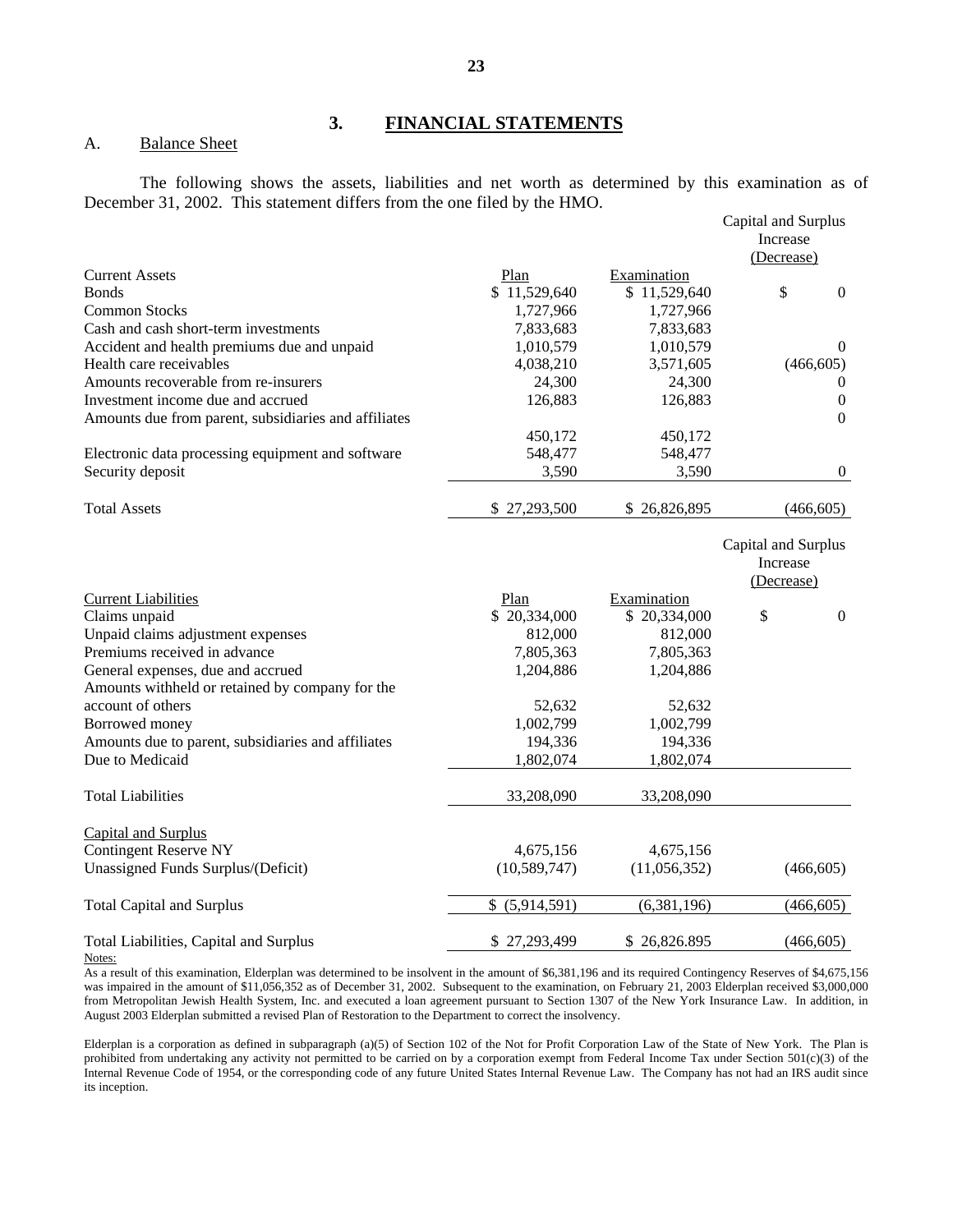# B. Statement of Revenue and Expenses

Surplus decreased \$ 26,742,242 during the examination period, January 1, 1998 through

# December 31, 2002, detailed as follows:

# Revenue

| Title XVIII - Medicare                                | \$392,163,986   |                 |
|-------------------------------------------------------|-----------------|-----------------|
| Title XIX - Medicaid                                  | 937,271         |                 |
| Fee-for service                                       | 29,990,114      |                 |
| Net investment income                                 | 10,047,784      |                 |
| Other revenue                                         | 3,603           |                 |
| Total revenue                                         |                 | \$433,142,758   |
| <b>Expenses</b>                                       |                 |                 |
| Medical and hospital                                  | \$354,006,183   |                 |
| Reinsurance expenses net of recoveries                | (208, 404)      |                 |
| Co-payments                                           | (1,776,329)     |                 |
| Administrative                                        | 102,992,998     |                 |
| Total expenses                                        |                 | \$455,014,448   |
| Net loss                                              |                 | \$ (21,871,690) |
| <b>Net Worth</b>                                      |                 |                 |
| Net worth, December 31, 1997                          |                 | \$20,361,045    |
| Net loss from operations                              | \$ (21,871,690) |                 |
| <b>Grant Income</b>                                   | 5, 121, 137     |                 |
| Change in non admitted assets                         | (858,003)       |                 |
| Cumulative effect of changes in accounting principles | (6,499,714)     |                 |
| Unrealized capital gains and losses                   | (1,954,881)     |                 |
| CPA audit adjustments                                 | (39, 483)       |                 |
| Increase/(decrease) in contingency reserves           | (374, 429)      |                 |
| Annual statement errors                               | (301, 415)      |                 |
| Prior period adjustments                              | 36,236          |                 |
| Sub-total                                             |                 | (26,742,242)    |
| Net worth, December 31, 2002                          |                 | $$$ (6,381,196) |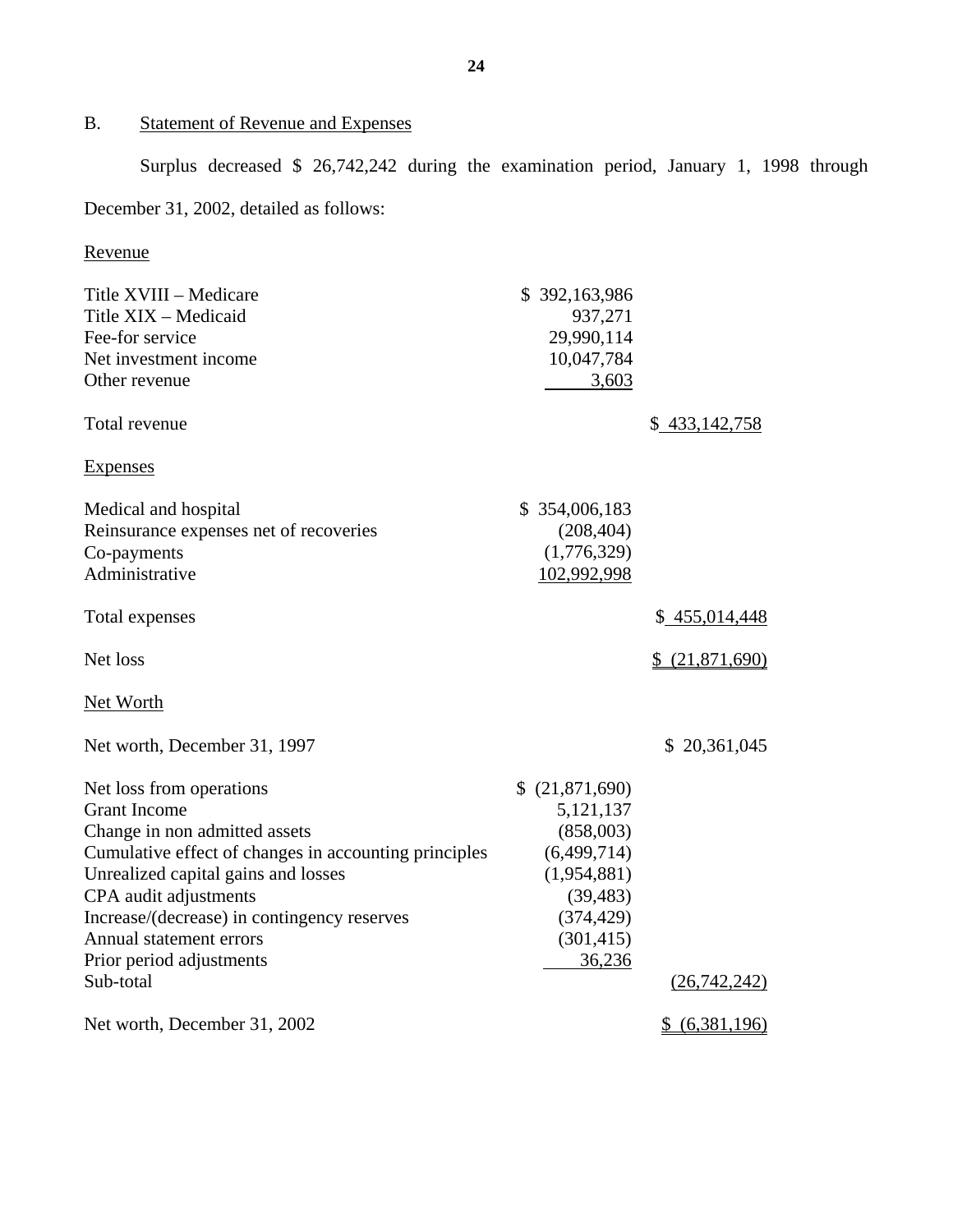#### **4. HEALTH CARE RECEIVABLES**

The examination admitted asset of \$3,571,605 is \$466,605 less than the \$4,038,210 reported by the HMO in its 2002 filed annual statement. The decrease resulted from the examiner not-admitting certain amounts that represent future deductions to be taken from capitation payments to risk-assuming entities whose claims were paid or were payable by Elderplan on behalf of such contracted riskassuming entities. The Department has determined that such healthcare receivables are not allowable as admitted assets in accordance with the guidelines set forth in the Statement of Statutory Accounting Principles (SSAP) No. 84 of the Accounting Practices and Procedures Manual of the NAIC. These healthcare receivables were not incurred in anticipation of future services, but instead were incurred for services already provided and for which the Plan had already paid.

When this matter was brought to management's attention, the Plan elected to not-admit such healthcare receivables in its quarterly statement filed as of June 30, 2003.

#### **5. CONCLUSION**

Elderplan reported an insolvency in the amount of \$5,914,591, and an impairment of its required Contingency Reserves of \$ 4,675,156 in the amount of \$10,589,747 in its filed 2002 Annual Statement. As a result of this examination, Elderplan was determined to be insolvent in the amount of \$6,381,196 and its required Contingency Reserves of \$ 4,675,156 was impaired in the amount of \$11,056,352 as of December 31, 2002.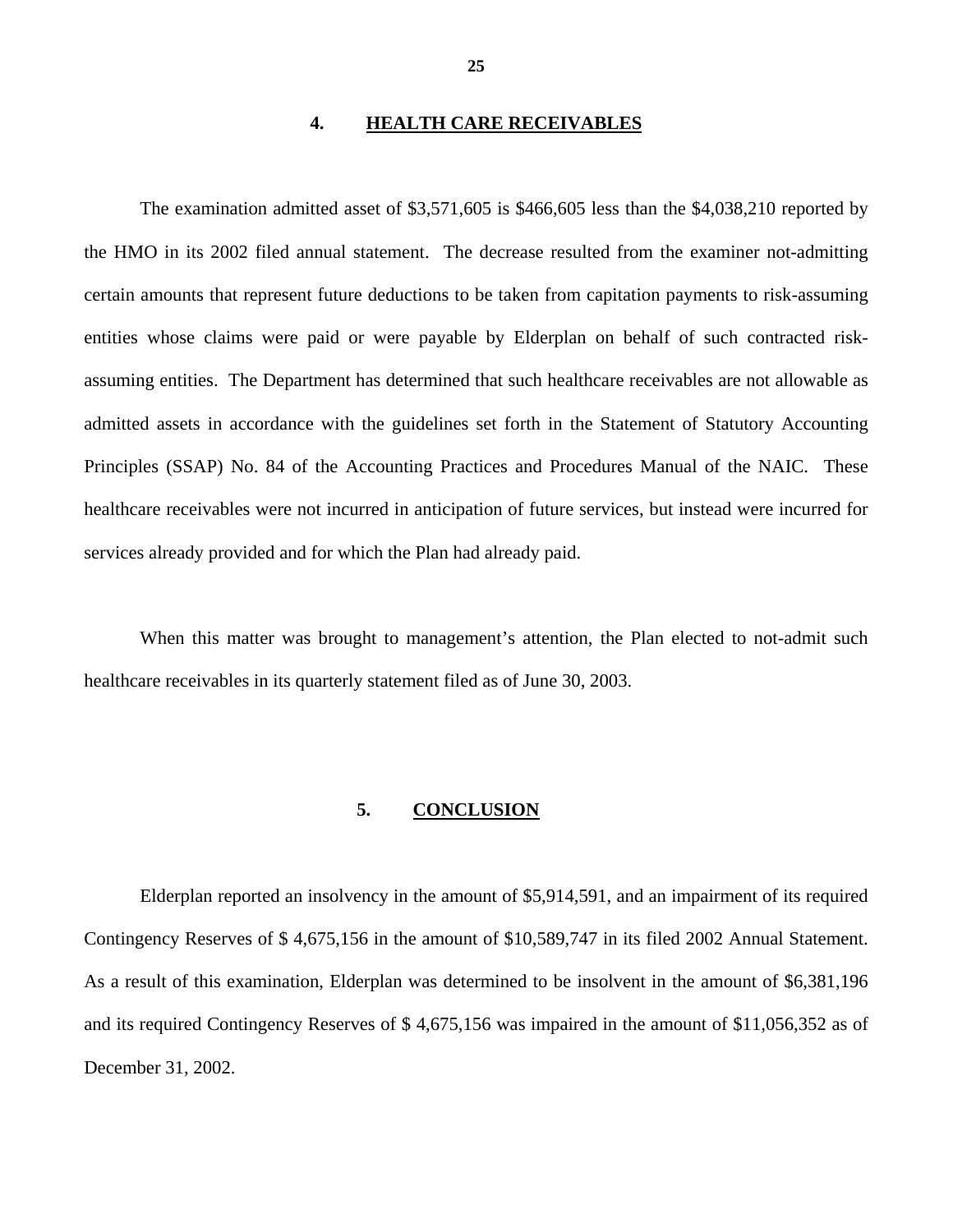Subsequent to the examination date, on February 21, 2003, Elderplan received \$3,000,000 from Metropolitan Jewish Health System, Inc. and executed a loan agreement pursuant to Section 1307 of the New York Insurance Law. In addition, in August 2003 Elderplan submitted a revised Plan of Restoration to the Department to correct the insolvency. The Plan reported total capital and surplus in the amount of \$3,836,930 as of December 31, 2003 and its required Contingency Reserves of \$7,270,776 was impaired in the amount of \$3,433,846. The Plan's reported surplus at year-end 2003 has not been verified by examination.

#### **6. TREATMENT OF POLICYHOLDERS AND CLAIMANTS**

In the course of this examination, a review was made of the manner in which the Plan conducted its business practices and fulfilled its contractual obligations to policyholders and claimants. The review was limited to the Plan's procedures relating to its claims settlement practices and the manner in which payment for such claims was recorded in the general ledger.

This review was performed by using a statistical sampling methodology covering the scope period in order to evaluate the overall payment and lag triangle accuracy of Elderplan's claims processing. In order to achieve the goals of this review, the Plan's claims were segregated into separate hospital and medical claims segments. A random statistical sample was drawn from each of these segments.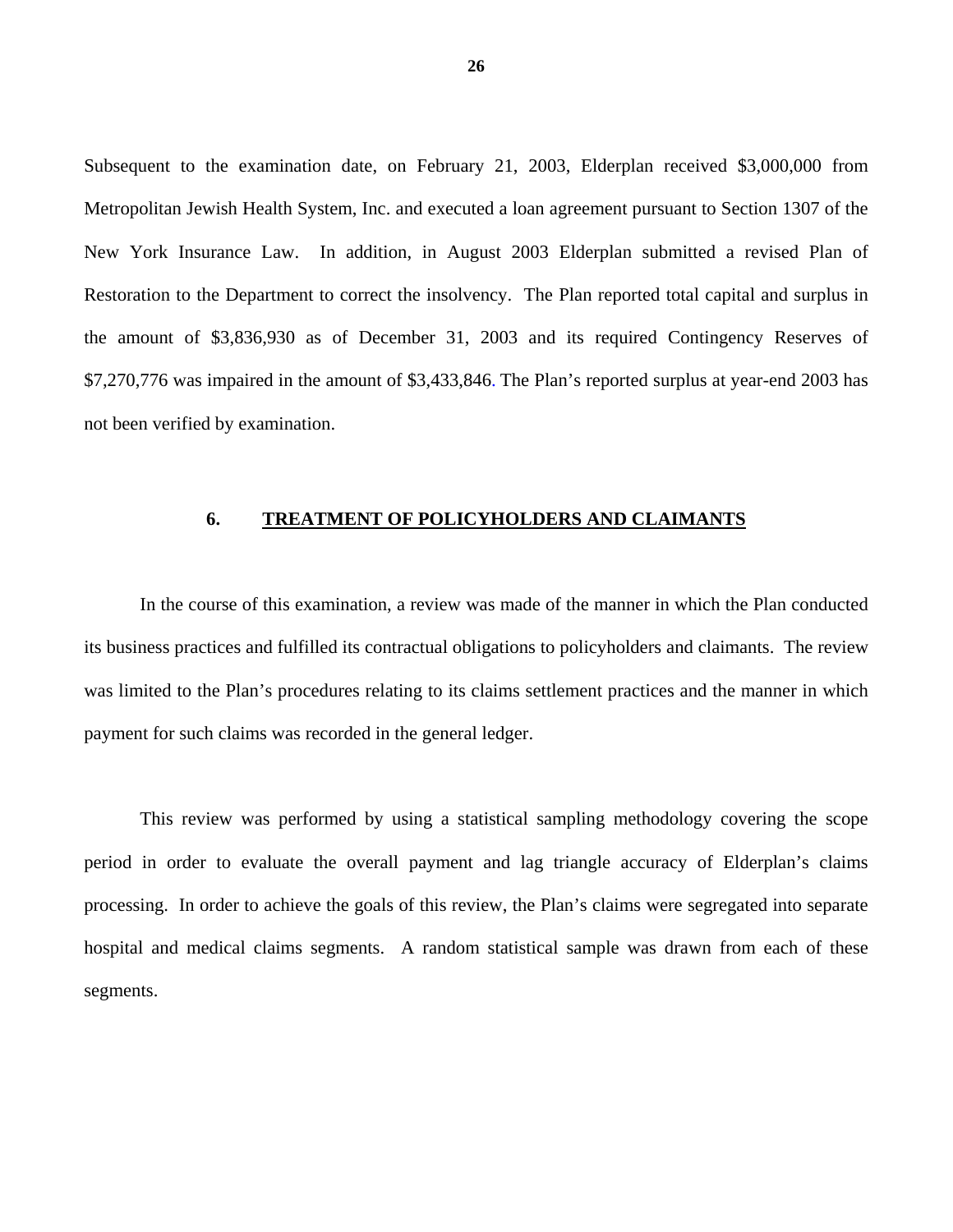This statistical random sampling process was devised to test various attributes deemed necessary for successful claims processing activity. The objective of this sampling process was to be able to test and reach conclusions about all predetermined attributes, individually or on a combined basis. For example, if 10 attributes were being tested, conclusions about each attribute individually or on a collective basis could be concluded for each item in the sample.

To ensure the completeness of the claims population being tested, the total dollars paid were reconciled to the financial data reported by Elderplan. To verify each service that resulted in no payment, a reconciliation of transaction counts was performed.

In summary, of the 334 hospital and medical claims data files provided the examiners, 118 hospital claims contained missing or incomplete service lines. This condition occurred because the service lines on the reconciled paid hospital claims data did not agree with the service lines indicated on the hospital claim forms and in the AMISYS claims system. As a result the examination review indicated differences between the paid hospital claims per the AMISYS claims system and the paid hospital claims recorded on the general ledger. It appears that Elderplan records certain claims service lines on the hospital claim forms as other than hospital claims. This fact was not disclosed prior to the examiners acceptance of the paid hospital claims data file. Nevertheless, the examiners applied certain procedures to test the accuracy and validity of the Plan's paid claims as it related to service dates, received dates, paid dates, and paid amounts.

The following summarizes the details of the examination review:

There were several claims noted with multiple dates of receipt. Elderplan's claims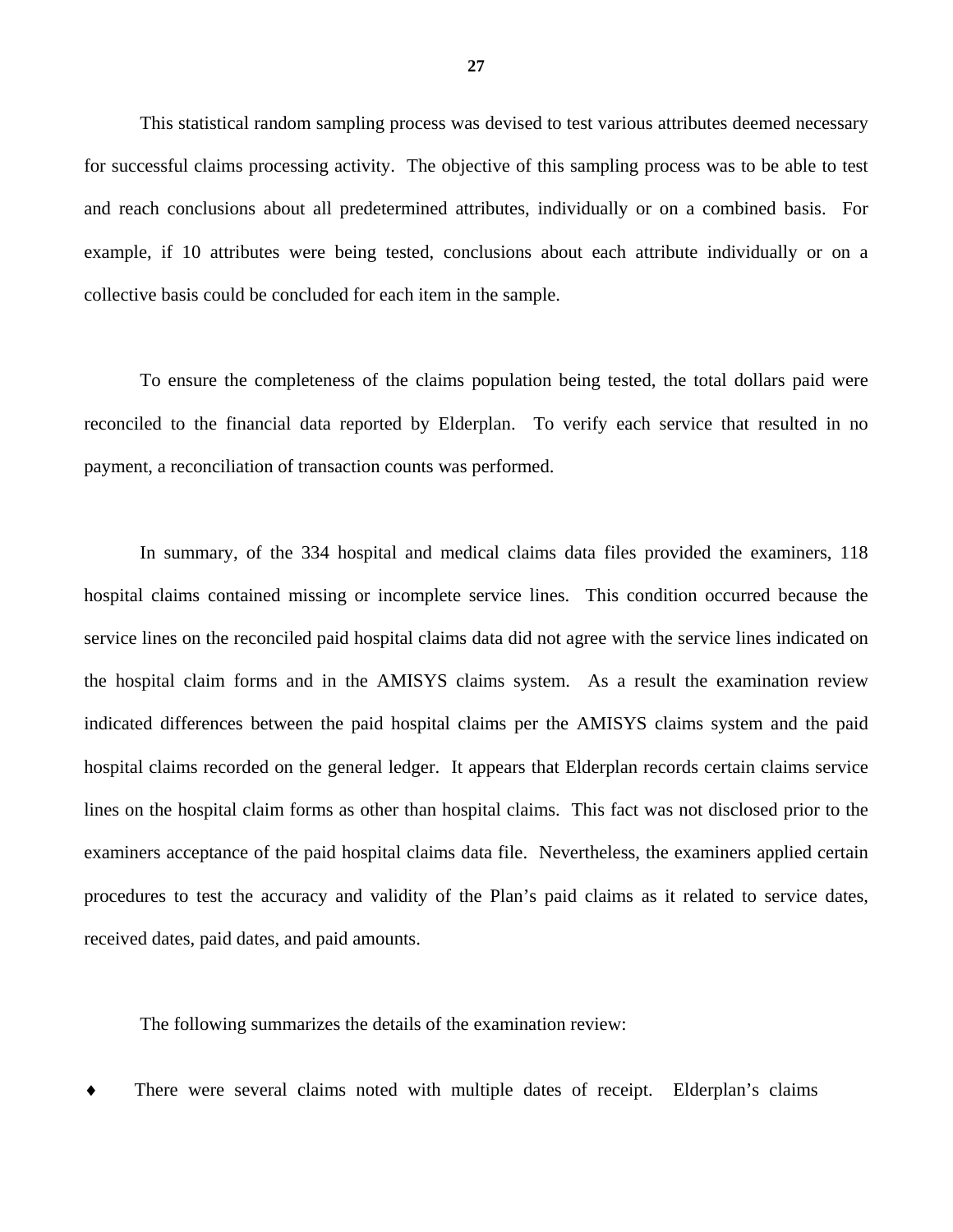processing procedures entailed the return without entry into the claims system of any claims submitted with incomplete documentation. Such claims are date stamped upon resubmission with the new date entered as the received date into the claims system.

- ♦ There were five medical claims that were improperly denied as not having referral authorization.
- ♦ The examiners review indicated numerous adjustments to paid claims after the original settlements dates.

It is recommended that Elderplan take the necessary steps to ensure that all claims submitted are properly recorded in the claims system irrespective of whether there is sufficient documentation to adjudicate the claim.

In addition to the foregoing, Elderplan provided the examiners with claim lag tables for the periods ended December 31, 2002, March 31, 2003, April 30, 2003 and September 30, 2003. A review of each lag table by the Department's actuaries indicated significant variances in the amount of paid claims through a fixed point in time, namely, December 31, 2002. It appears that adjustments made to certain claims subsequent to their initial processing affected claim lag data. The Plan stated that its AMYSIS claims processing system was configured to post claims adjustments to the month the claim was incurred. Consequently, claims lag reports were updated to reflect all real time adjustments and, as such, did not retain historical paid claims data. Accordingly, these claim adjustments have resulted in differences in the respective lag tables, with many cells showing negative amounts or very small positive amounts.

It is recommended that the Plan ensure that claims lag reports retain historical paid claims data and that adjustments are reflected in the lags in the month processed.

**28**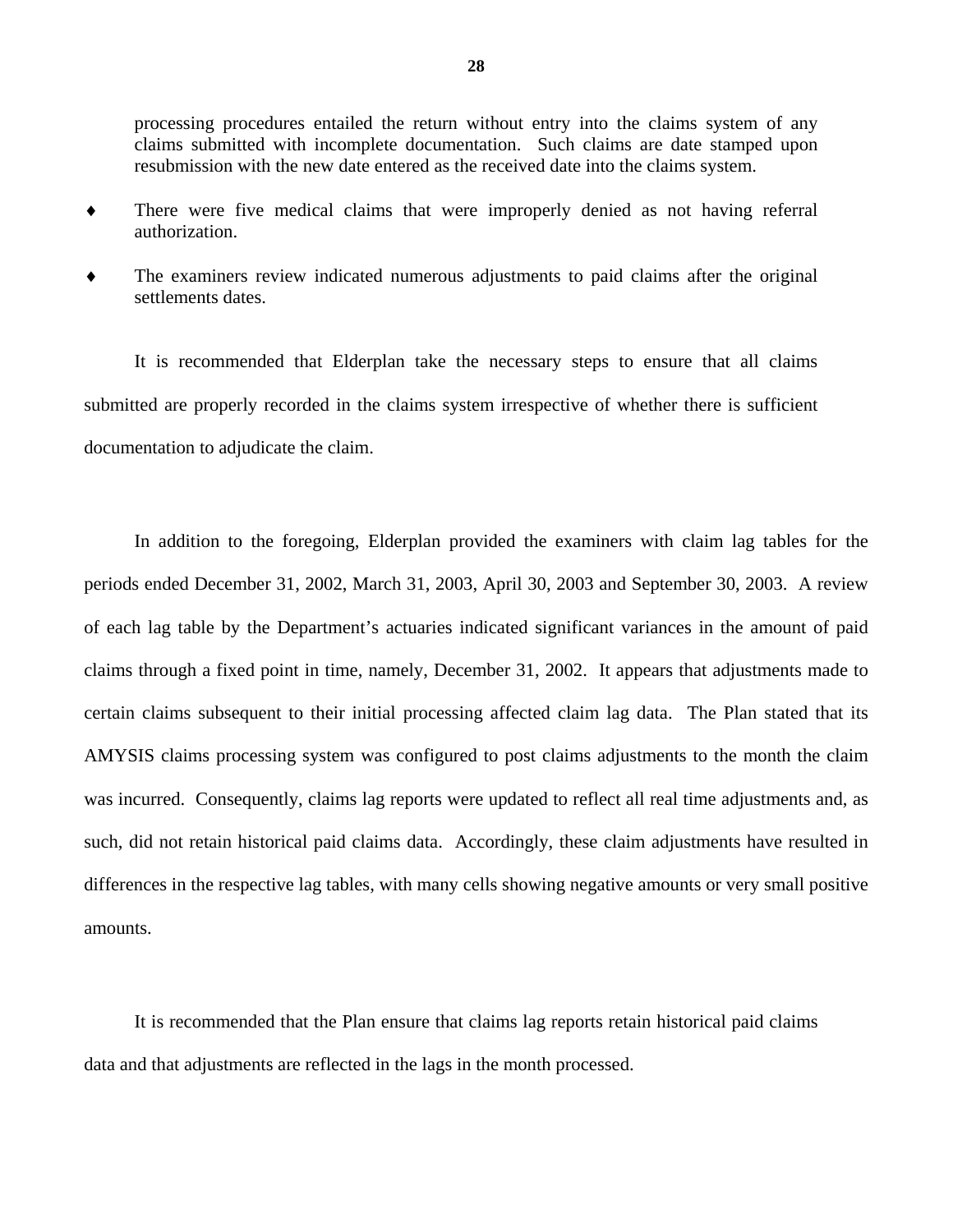## **7. COMPLIANCE WITH PRIOR REPORT ON EXAMINATION**

The prior report on examination contained eleven comments and recommendations (page numbers refer to the prior report on examination).

| ITEM |    |                                                                                                                                                                                                                                                | PAGE NO. |
|------|----|------------------------------------------------------------------------------------------------------------------------------------------------------------------------------------------------------------------------------------------------|----------|
| A.   |    | Management                                                                                                                                                                                                                                     |          |
|      | 1. | It is recommended that Elderplan comply with Article IV, Section<br>13, in all future meetings of its Board of Directors.                                                                                                                      | 5        |
|      |    | The Plan has complied with this recommendation.                                                                                                                                                                                                |          |
|      | 2. | Board members who are unable or unwilling to attend meetings<br>consistently should resign or be replaced.                                                                                                                                     | 5        |
|      |    | The Plan has not complied with this recommendation.                                                                                                                                                                                            |          |
|      | 3. | It is recommended that the Plan comply with Article III, Section 2<br>of its bylaws.                                                                                                                                                           | 6        |
|      |    | The Plan has complied with this recommendation.                                                                                                                                                                                                |          |
|      | 4. | In accordance with Section 624 of the Business Corporation Law,<br>it is recommended that Elderplan maintain the minutes of all the<br>meetings of the Plan's governing authorities.                                                           | 6        |
|      |    | The Plan has complied with this recommendation.                                                                                                                                                                                                |          |
|      | 5. | It is recommended that Elderplan maintain annual records,<br>disclosing any conflict of interests or that no conflict of interest<br>exists signed by the board members and the principal officers of<br>the Plan.                             | 6        |
|      |    | The Board has adopted a conflict of interest policy that requires<br>each board member to periodically file a financial disclosure<br>statement. Principal officers are required to complete an ethics<br>questionnaire at the time of hiring. |          |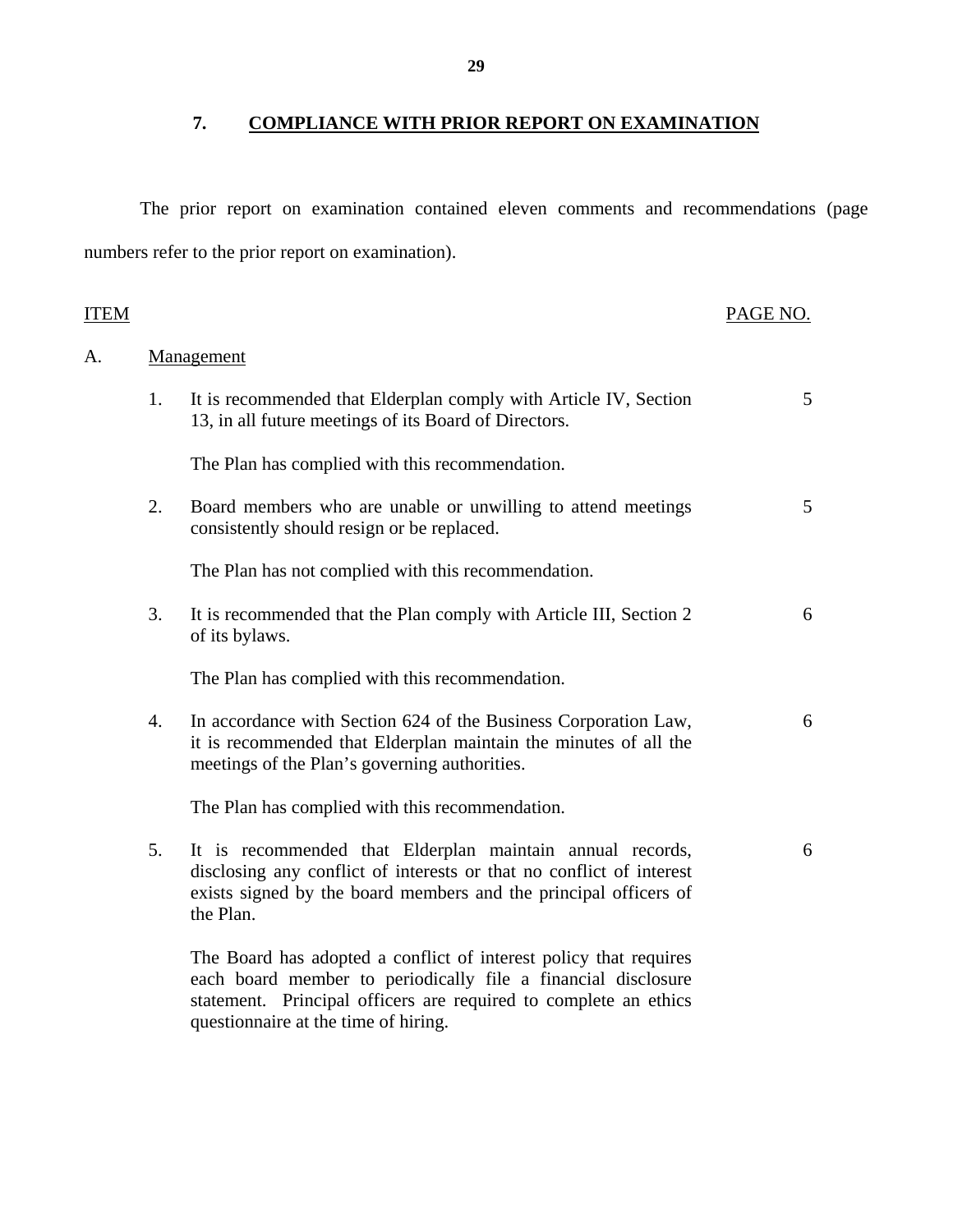| PAGE NO. |  |
|----------|--|
|----------|--|

| <b>ITEM</b> |    |                                                                                                                                                                                                                                                                                                                                                                                       | PAGE NO. |
|-------------|----|---------------------------------------------------------------------------------------------------------------------------------------------------------------------------------------------------------------------------------------------------------------------------------------------------------------------------------------------------------------------------------------|----------|
| <b>B.</b>   |    | <b>Abandoned Property Law</b><br>It is recommended that, in the future, Elderplan maintain compliance<br>with Section 1316 of the Abandoned Property Law by reporting<br>proceeds outstanding for three years or more as Abandoned Property.                                                                                                                                          | 11       |
|             |    | The Plan has not complied with this recommendation.                                                                                                                                                                                                                                                                                                                                   |          |
| C.          |    | <b>Accounts and Records</b>                                                                                                                                                                                                                                                                                                                                                           |          |
|             | 1. | <b>General Ledger</b><br>It is recommended that the Plan close its books at December 31 of<br>each year and that it estimate transactions incurred in the term<br>covered by the annual statement but paid in subsequent periods.                                                                                                                                                     | 12       |
|             |    | The Plan has complied with this recommendation.                                                                                                                                                                                                                                                                                                                                       |          |
|             | 2. | <b>Annual Statement</b><br>It is recommended that the Plan follows the instructions to the<br>Annual Statement Blank and the New York Data Requirements<br>and report assets receivable net of its estimated bad debt reserve.                                                                                                                                                        | 13       |
|             |    | The Plan has complied with this recommendation.                                                                                                                                                                                                                                                                                                                                       |          |
|             | 3. | <b>Contingent Reserve</b><br>It is recommended that Elderplan comply with the requirements of<br>Part 98.11(d)(2) of the Administrative Rules and Regulations of<br>the Health Department (11NYCRR98.11(d)[2]) and Department<br>Circular Letter 14 (1991) when calculating and reporting the<br>Contingent Reserve Fund.                                                             | 13, 14   |
|             |    | The Plan has complied with this recommendation.                                                                                                                                                                                                                                                                                                                                       |          |
|             | 4. | <b>Equity Investments</b><br>It is recommended that the Plan dispose of the excess equity<br>investments permitted by Sections 1404(a) and 1404(b) as<br>required by Sections 1412(a) and 1412(b) of the New York<br>Insurance Law. It is also recommended that Elderplan comply<br>with the provisions of Sections $1404(a)$ and $1404(b)$ when making<br>future equity investments. | 15       |

The Plan has complied with this recommendation.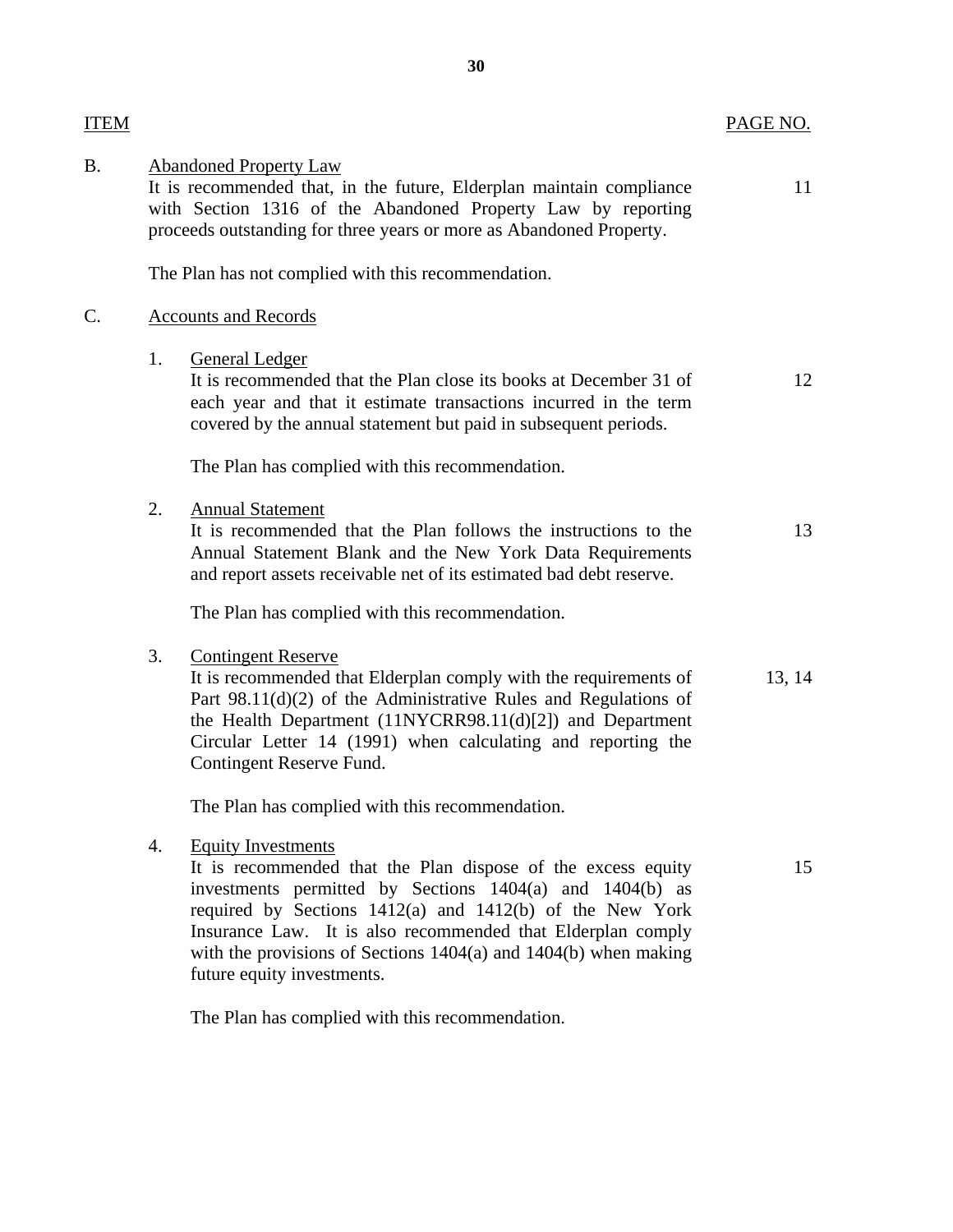#### ITEM PAGE NO.

#### 5. Custodian Agreement

It is recommended that the HMO amend its custodian agreement 15, 16 to include the above-mentioned provisions.

The Plan has not complied with this recommendation.

#### **8. SUMMARY OF COMMENTS AND RECOMMENDATIONS**

#### ITEM PAGE NO.

 $A_{\cdot}$ 

A. As a result of this examination, Elderplan was determined to be 1, 10, 23, 25 insolvent in the amount of \$6,381,196 and its required Contingency Reserves of \$ 4,675,156 was impaired in the amount of \$11,056,352 as of December 31, 2002.

## B. Management

Members of the board have a fiduciary responsibility and must evince 6 an ongoing interest in the affairs of the insurer. It is essential that board members attend meetings consistently and set forth their views on relevant matters so that appropriate policy decisions may be reached by the board. Individuals who fail to attend at least one-half of the board's regular meetings, unless appropriately excused, do not fulfill such criteria. Board members who are unable or unwilling to attend meetings consistently should resign or be replaced.

#### C. Abandoned property

It is recommended that the Plan comply with the provisions of Sections 9 1315 and 1316 respectively of the New York Abandoned Property Law as regards the reporting of certain unclaimed property for the period 1998 through 2002.

D. It is also recommended that the Plan annually publish a list of names 9 and last known addresses of persons appearing to be entitled to abandoned cash amounts and to file proof of such publication with the Office of the State Comptroller.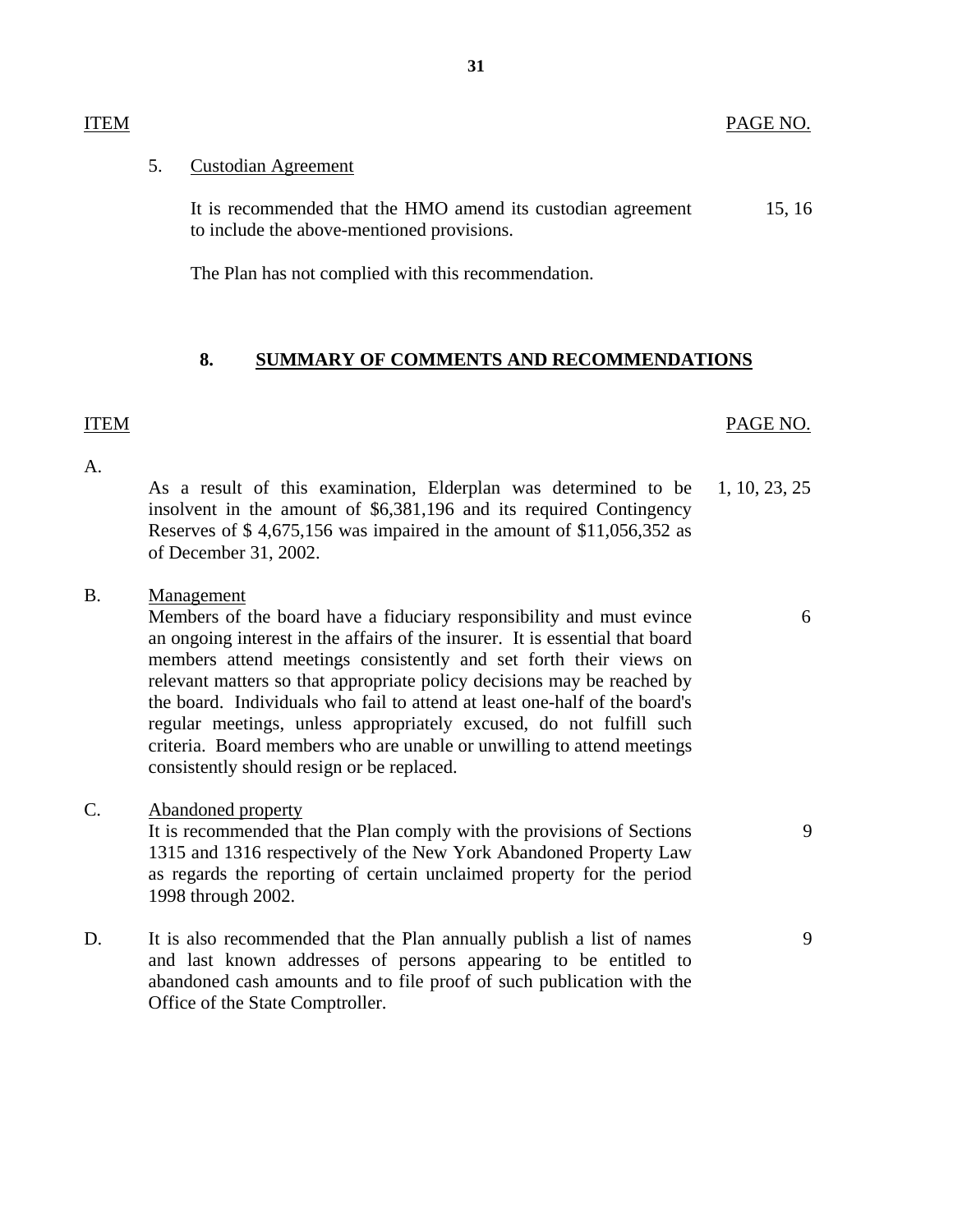| ITEM | PAGE NO. |
|------|----------|
|      |          |

#### Accounts and records

- E. It is recommended that Elderplan amend its custodian agreements with 12 Fleet Bank to include the requisite safeguards and controls as set forth in the Department's Rules, and in the guidelines of the Financial Condition Examiners Handbook of the National Association of Insurance Commissioners.
- F. It is recommended that the board of directors authorize and approve the 12 Company's investment transactions in accordance with the provisions of Section 1411(a) of the New York Insurance Law.
- G. It is recommended that the Elderplan comply with the guidelines set 13 forth by the NAIC in the instructions to the annual and quarterly statements and that its general ledger is reconciled to the filed statutory statements.
- H. Part 98.16(e) of the Administrative Rules and Regulations of the Health 15 Department [10NYCRR9816(e)] requires controlled entities to submit Holding Company filings. In addition, controlled entities are required to submit transactions between itself and its affiliates for approval by the Health and Insurance Departments when required in accordance with the provisions of Part 98.10 of the Administrative Rules and Regulations of the Health Department. Accordingly, this matter has been referred to the New York State Department of Health. If Elderplan is determined by the Department of Health to be controlled by Metropolitan Jewish Health System, Elderplan will be subject to such requirements.
- I. Due to Medicaid It is recommended that Elderplan record a liability for interest payable 18 by the due date of the next statutory statement in accordance with the determination of the decision after hearing of the Department of Health's Bureau of Adjudication. Conflict of interest J. It is recommended that the Company distribute annually Conflict of 19 Interest disclosure statements and questionnaires to all directors, all officers, and designated responsible employees.
- K. It is also recommended that the board of directors maintain complete 19 minutes of its proceedings on conflict of interest matters.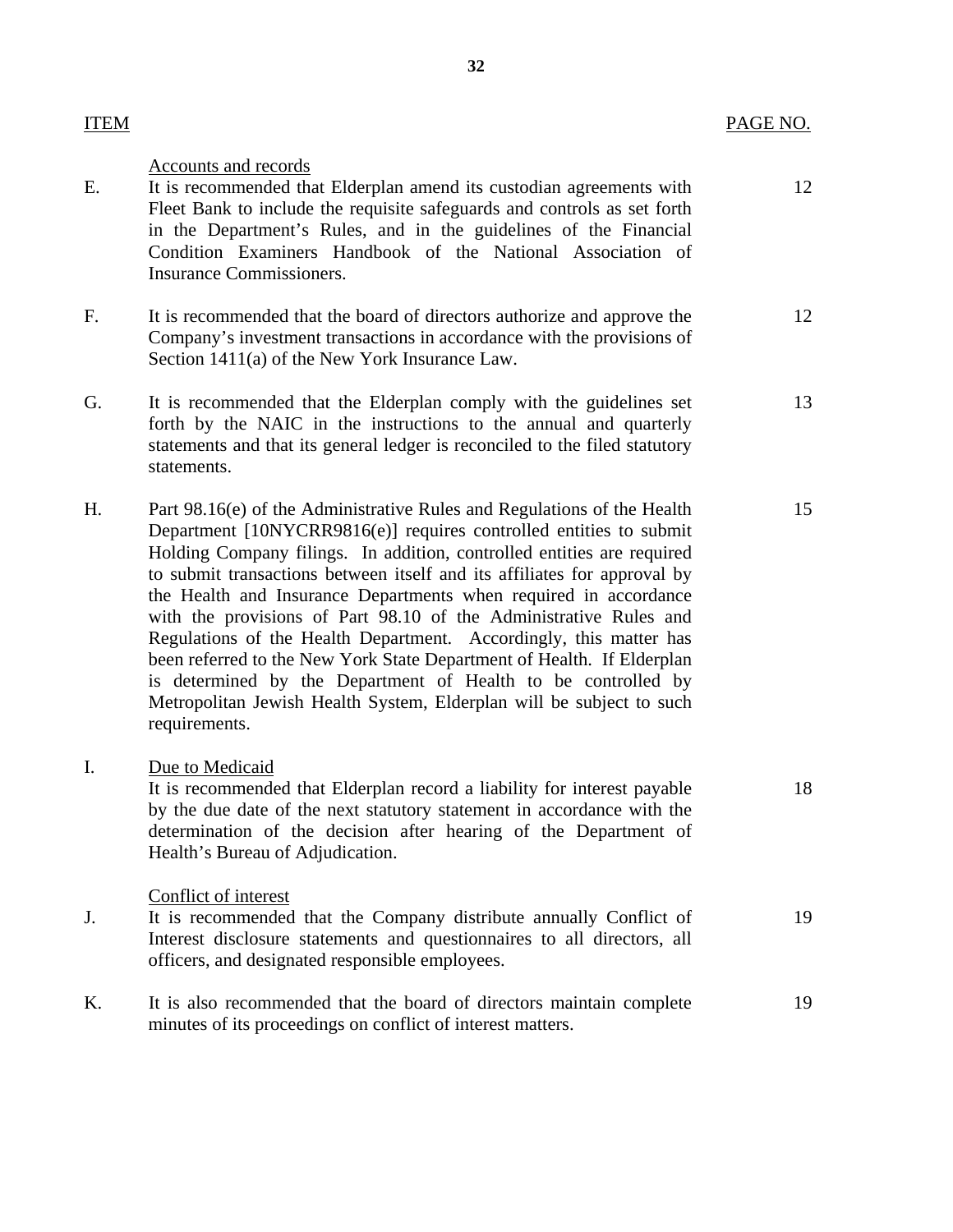| ITEM | PAGE NO. |
|------|----------|
|      |          |

22

#### Service agreements

L. If Elderplan is determined by the Department of Health to be controlled by Metropolitan Jewish Health System, Elderplan will be subject to such requirements.

> It is recommended that subject to the determination of the Department of Health, the Plan comply with the provisions of Part 98.10 of the Administrative Rules and Regulations of the Health Department [10NYCRR98.10] as regards its transactions with participating agencies of MJHS.

M. It is also recommended that the Plan execute written agreements with all participating agencies of MJHS, wherein the terms of the transactions, the services performed, the charges or fees for such services and settlement terms shall be disclosed.

#### Conclusion

N. Elderplan reported an insolvency in the amount of \$5,914,591, and an impairment of its required Contingency Reserves of \$ 4,675,156 in the amount of \$10,589,747 in its filed 2002 Annual Statement. As a result of this examination, Elderplan was determined to be insolvent in the amount of \$6,381,196 and its required Contingency Reserves of \$4,675,156 was impaired in the amount of \$11,056,352 as of December 31, 2002.

Subsequent to the examination date, on February 21, 2003, Elderplan received \$3,000,000 from Metropolitan Jewish Health System, Inc. and executed a loan agreement pursuant to Section 1307 of the New York Insurance Law. In addition, in August 2003 Elderplan submitted a revised Plan of Restoration to the Department to correct the insolvency. The Plan reported total capital and surplus in the amount of \$3,836,930 as of December 31, 2003 and its required Contingency Reserves of \$7,270,776 was impaired in the amount of \$3,433,846.

#### Treatment of policyholders and claimants

- O. It is recommended that Elderplan take the necessary steps to ensure that all claims submitted are properly recorded in the claims system irrespective of whether there is sufficient documentation to adjudicate the claim.
- Q. It is recommended that the Plan ensure that claims lag reports retain historical paid claims data and that adjustments are reflected in the lags in the month processed.

28

22

25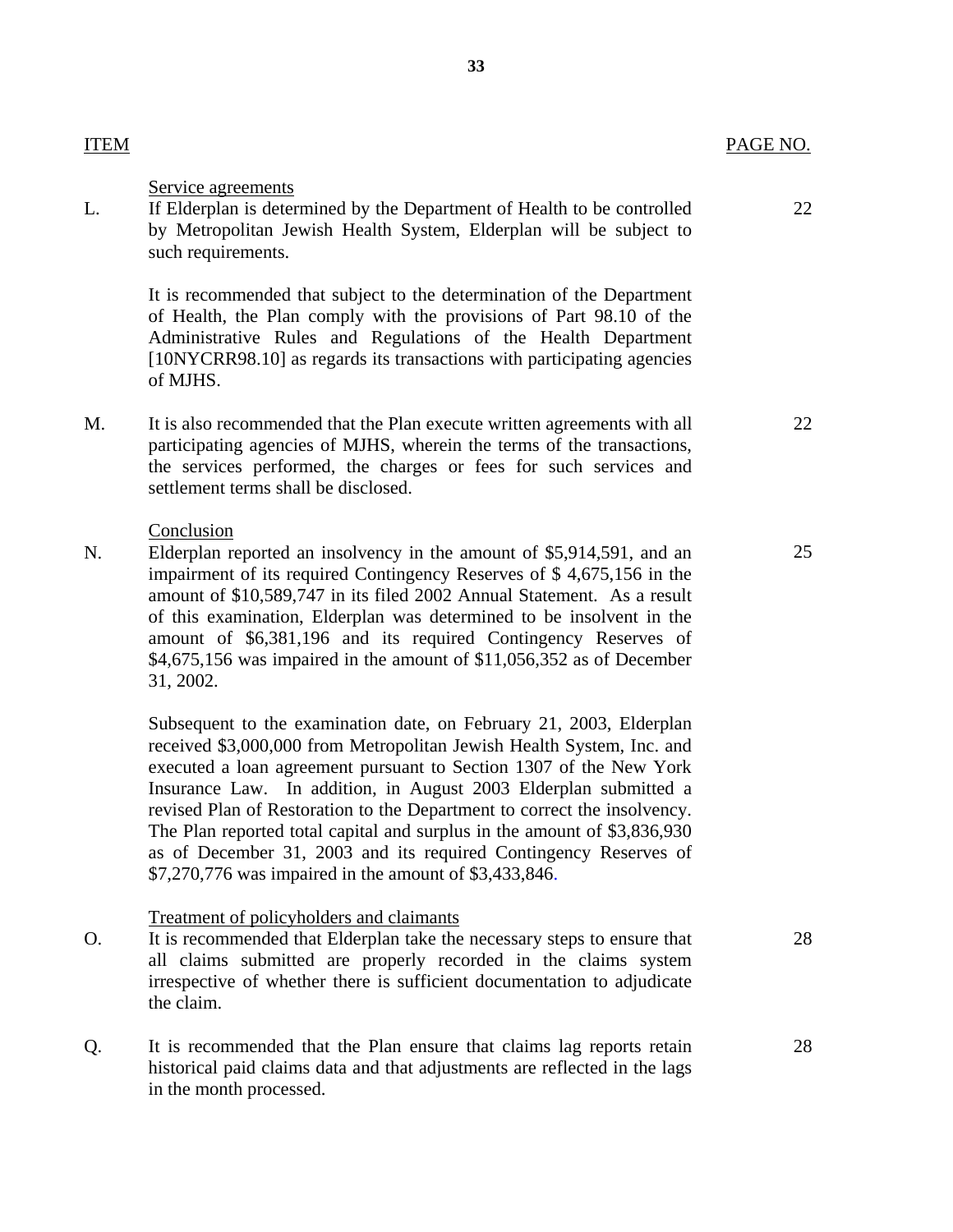Respectfully submitted,

Pearson Griffith Senior Insurance Examiner

\_\_\_\_\_\_\_\_\_\_\_\_\_\_\_\_\_\_\_

STATE OF NEW YORK ) )SS. ) COUNTY OF NEW YORK)

PEARSON GRIFFITH, being duly sworn, deposes and says that the foregoing report submitted by him is true to the best of his knowledge and belief.

Pearson Griffith

\_\_\_\_\_\_\_\_\_\_\_\_\_\_\_\_\_\_\_\_

Subscribed and sworn to before me

This \_\_\_\_\_ day of \_\_\_\_\_\_\_\_\_\_\_\_\_\_\_\_\_2004